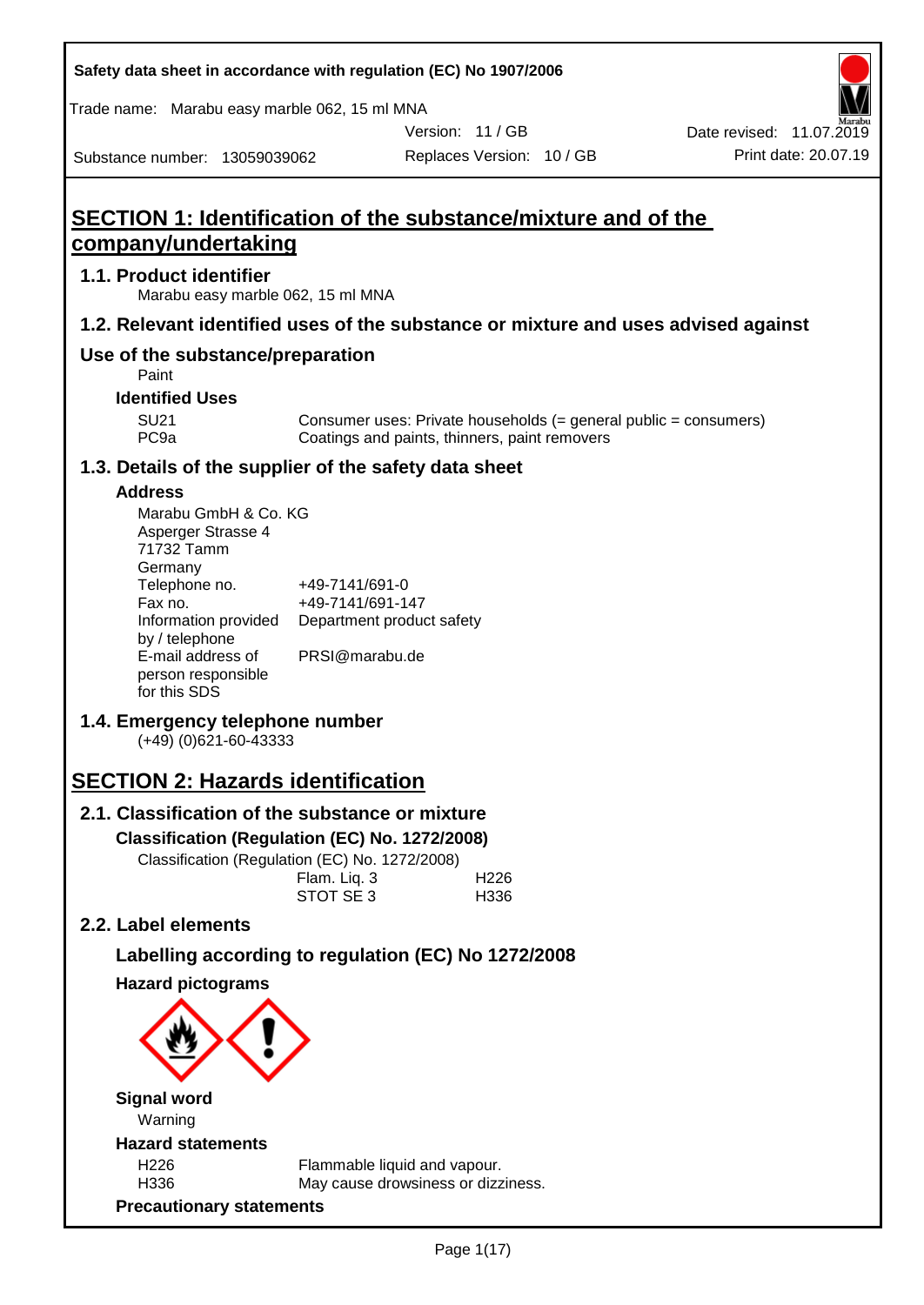| Safety data sheet in accordance with regulation (EC) No 1907/2006                             |                                                                                                                                                                                                                                                                                     |                  |                                                   |                           |                                                                                                                                                                  |  |
|-----------------------------------------------------------------------------------------------|-------------------------------------------------------------------------------------------------------------------------------------------------------------------------------------------------------------------------------------------------------------------------------------|------------------|---------------------------------------------------|---------------------------|------------------------------------------------------------------------------------------------------------------------------------------------------------------|--|
| Trade name: Marabu easy marble 062, 15 ml MNA                                                 |                                                                                                                                                                                                                                                                                     |                  |                                                   |                           |                                                                                                                                                                  |  |
|                                                                                               |                                                                                                                                                                                                                                                                                     | Version: 11 / GB |                                                   |                           | Date revised: 11.07.2019                                                                                                                                         |  |
| Substance number: 13059039062                                                                 |                                                                                                                                                                                                                                                                                     |                  |                                                   | Replaces Version: 10 / GB | Print date: 20.07.19                                                                                                                                             |  |
| P <sub>101</sub><br>P102<br>P210<br>P271<br>P405                                              | If medical advice is needed, have product container or label at hand.<br>Keep out of reach of children.<br>Keep away from heat, hot surfaces, sparks, open flames and other ignition<br>sources. No smoking.<br>Use only outdoors or in a well-ventilated area.<br>Store locked up. |                  |                                                   |                           |                                                                                                                                                                  |  |
| P501.9                                                                                        | Dispose of contents/container as problematic waste.                                                                                                                                                                                                                                 |                  |                                                   |                           |                                                                                                                                                                  |  |
| contains                                                                                      | 2% aromatics;2-Methoxy-1-methylethyl acetate                                                                                                                                                                                                                                        |                  |                                                   |                           | Hazardous component(s) to be indicated on label (Regulation (EC) No. 1272/2008)<br>1-Methoxy-2-propanol; Hydrocarbons, C9-C11, n-alkanes, isoalkanes, cyclics, < |  |
| 2.3. Other hazards<br>No special hazards have to be mentioned.                                |                                                                                                                                                                                                                                                                                     |                  |                                                   |                           |                                                                                                                                                                  |  |
| <b>SECTION 3: Composition/information on ingredients</b>                                      |                                                                                                                                                                                                                                                                                     |                  |                                                   |                           |                                                                                                                                                                  |  |
| 3.2. Mixtures                                                                                 |                                                                                                                                                                                                                                                                                     |                  |                                                   |                           |                                                                                                                                                                  |  |
| <b>Chemical characterization</b><br>Paint based on alkyd resins and on solvents               |                                                                                                                                                                                                                                                                                     |                  |                                                   |                           |                                                                                                                                                                  |  |
| <b>Hazardous ingredients</b>                                                                  |                                                                                                                                                                                                                                                                                     |                  |                                                   |                           |                                                                                                                                                                  |  |
| 1-Methoxy-2-propanol<br>CAS No.<br>EINECS no.<br>Registration no.<br>Concentration            | 107-98-2<br>203-539-1<br>01-2119457435-35<br>$>=$                                                                                                                                                                                                                                   | 25               | $\lt$                                             | 50                        | %                                                                                                                                                                |  |
| Classification (Regulation (EC) No. 1272/2008)                                                | STOT SE 3<br>Flam. Liq. 3                                                                                                                                                                                                                                                           |                  | H336<br>H <sub>226</sub>                          |                           |                                                                                                                                                                  |  |
| 2-Methoxy-1-methylethyl acetate<br>CAS No.<br>EINECS no.<br>Registration no.<br>Concentration | 108-65-6<br>203-603-9<br>01-2119475791-29<br>$>=$                                                                                                                                                                                                                                   | 10               | $\overline{\phantom{a}}$                          | 20                        | $\%$                                                                                                                                                             |  |
| Classification (Regulation (EC) No. 1272/2008)                                                | Flam. Liq. 3<br>STOT SE 3                                                                                                                                                                                                                                                           |                  | H226<br>H336                                      |                           |                                                                                                                                                                  |  |
| Hydrocarbons, C9-C11, n-alkanes, isoalkanes, cyclics, < 2% aromatics<br>CAS No.<br>EINECS no. | 64742-48-9<br>265-150-3                                                                                                                                                                                                                                                             |                  |                                                   |                           |                                                                                                                                                                  |  |
| Registration no.<br>Concentration                                                             | 01-2119463258-33 (LIST NUMBER 919-857-5)<br>$>=$                                                                                                                                                                                                                                    | 10               | $\,<\,$                                           | 20                        | ℅                                                                                                                                                                |  |
| Classification (Regulation (EC) No. 1272/2008)                                                | Asp. Tox. 1<br>Flam. Liq. 3<br>STOT SE 3                                                                                                                                                                                                                                            |                  | H304<br>H <sub>226</sub><br>H336<br><b>EUH066</b> |                           |                                                                                                                                                                  |  |
| 2-Butoxyethyl acetate<br>CAS No.<br>EINECS no.                                                | 112-07-2<br>203-933-3                                                                                                                                                                                                                                                               |                  |                                                   |                           |                                                                                                                                                                  |  |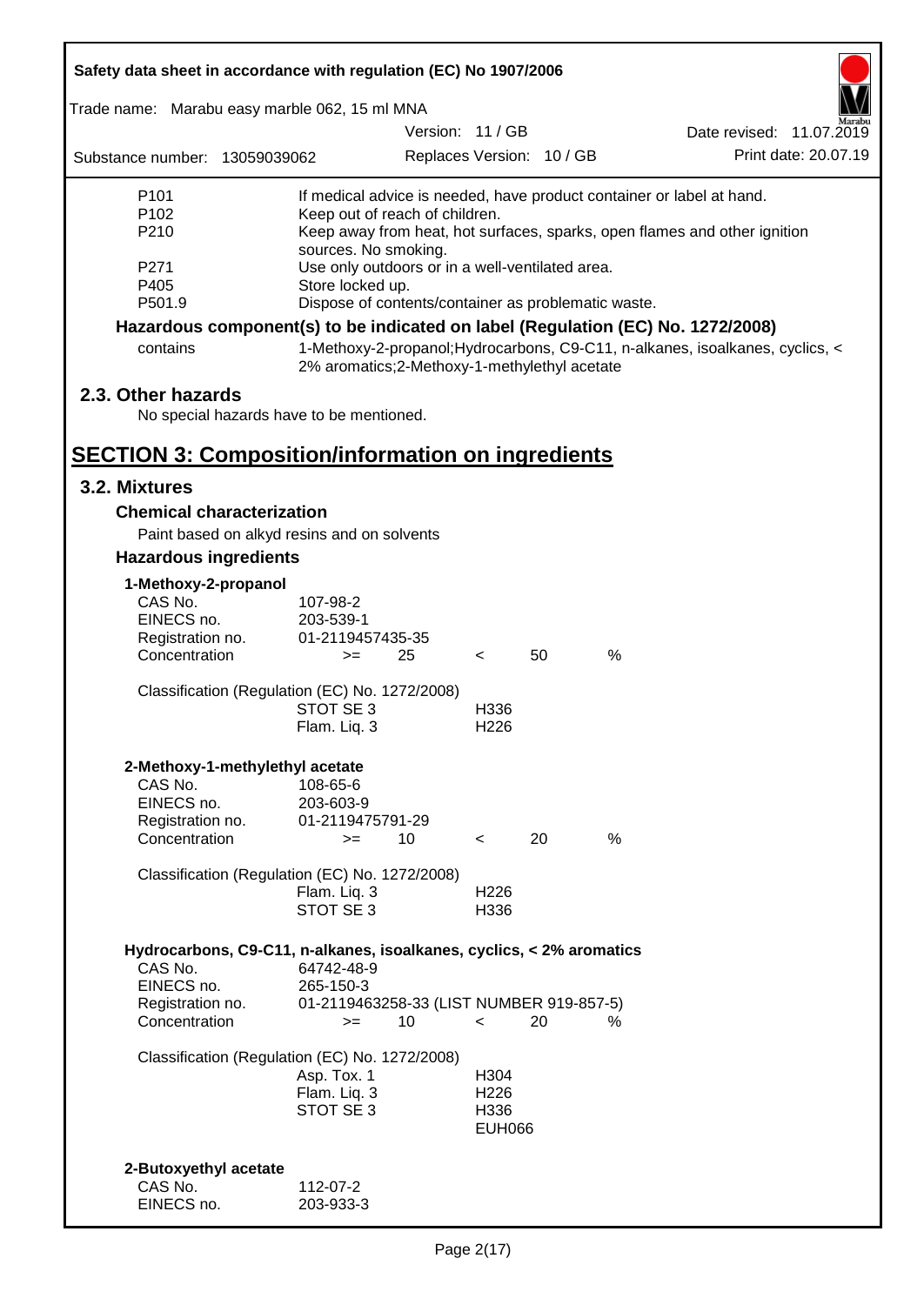| Safety data sheet in accordance with regulation (EC) No 1907/2006<br>Trade name: Marabu easy marble 062, 15 ml MNA |                                                                      |                  |                                                          |                           |               |                          | arabu                |
|--------------------------------------------------------------------------------------------------------------------|----------------------------------------------------------------------|------------------|----------------------------------------------------------|---------------------------|---------------|--------------------------|----------------------|
|                                                                                                                    |                                                                      | Version: 11 / GB |                                                          |                           |               | Date revised: 11.07.2019 |                      |
| Substance number: 13059039062                                                                                      |                                                                      |                  |                                                          | Replaces Version: 10 / GB |               |                          | Print date: 20.07.19 |
| Registration no.<br>Concentration                                                                                  | 01-2119475112-47<br>$>=$                                             | 1                | $\lt$                                                    | 10                        | $\frac{0}{0}$ |                          |                      |
| Classification (Regulation (EC) No. 1272/2008)                                                                     | Acute Tox. 4<br>Acute Tox. 4<br>Acute Tox. 4                         |                  | H332<br>H312<br>H302                                     |                           |               |                          |                      |
| 2-Methoxypropanol<br>CAS No.<br>EINECS no.<br>Concentration                                                        | 1589-47-5<br>216-455-5<br>$>=$                                       | 0,1              | $\prec$                                                  | 0,3                       | $\frac{0}{0}$ |                          |                      |
| Classification (Regulation (EC) No. 1272/2008)                                                                     | Skin Irrit, 2<br>STOT SE 3<br>Repr. 1B<br>Flam. Liq. 3<br>Eye Dam. 1 |                  | H315<br>H335<br><b>H360D</b><br>H <sub>226</sub><br>H318 |                           |               |                          |                      |

# **SECTION 4: First aid measures**

## **4.1. Description of first aid measures**

### **General information**

In all cases of doubt, or when symptoms persist, seek medical attention. Never give anything by mouth to an unconscious person. If unconscious place in recovery position and seek medical advice.

### **After inhalation**

Remove to fresh air, keep patient warm and at rest. If breathing is irregular or stopped, administer artificial respiration.

### **After skin contact**

Remove contaminated clothing. Wash skin thoroughly with soap and water or use recognised skin cleanser. Do NOT use solvents or thinners.

### **After eye contact**

Remove contact lenses, irrigate copiously with clean, fresh water, holding the eyelids apart for at least 10 minutes and seek immediate medical advice.

### **After ingestion**

If accidentally swallowed rinse the mouth with plenty of water (only if the person is conscious) and obtain immediate medical attention. Keep at rest. Do NOT induce vomiting.

#### **4.2. Most important symptoms and effects, both acute and delayed** Until now no symptoms known so far.

# **4.3. Indication of any immediate medical attention and special treatment needed**

## **Hints for the physician / treatment**

Treat symptomatically

# **SECTION 5: Firefighting measures**

## **5.1. Extinguishing media**

### **Suitable extinguishing media**

Recommended: alcohol resistant foam, CO2, powders, water spray/mist, Not be used for safety reasons: water jet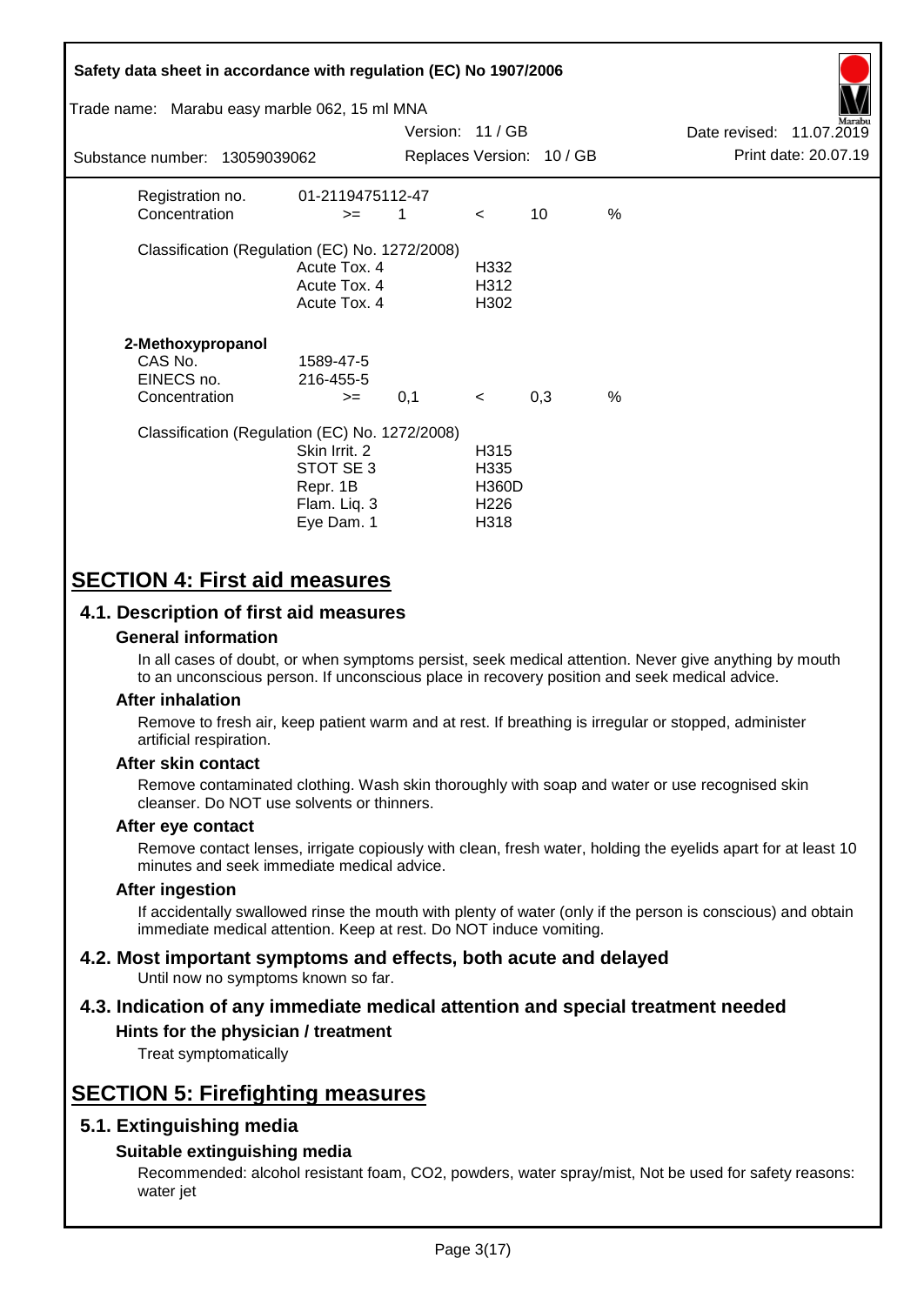**Safety data sheet in accordance with regulation (EC) No 1907/2006**

Trade name: Marabu easy marble 062, 15 ml MNA

Version: 11 / GB

Date revised: 11.07.2019

Substance number: 13059039062

Replaces Version: 10 / GB Print date: 20.07.19

## **5.2. Special hazards arising from the substance or mixture**

In the event of fire the following can be released: Carbon dioxide (CO2); Carbon monoxide (CO); dense black smoke; Nitrogen oxides (NOx)

## **5.3. Advice for firefighters**

## **Special protective equipment for fire-fighting**

Cool closed containers exposed to fire with water. Do not allow run-off from fire fighting to enter drains or water courses.

# **SECTION 6: Accidental release measures**

### **6.1. Personal precautions, protective equipment and emergency procedures**

Exclude sources of ignition and ventilate the area. Avoid breathing vapours. Refer to protective measures listed in Sections 7 and 8.

### **6.2. Environmental precautions**

Do not allow to enter drains or waterways. If the product contaminates lakes, rivers or sewage, inform appropriate authorities in accordance with local regulations.

### **6.3. Methods and material for containment and cleaning up**

Contain and collect spillage with non-combustible absorbent materials, e.g. sand, earth, vermiculite, diatomaceous earth and place in container for disposal according to local regulations (see section 13). Clean preferably with a detergent - avoid use of solvents.

### **6.4. Reference to other sections**

Information regarding Safe handling, see Section 7. Information regarding personal protective measures, see Section 8. Information regarding waste disposal, see Section 13.

# **SECTION 7: Handling and storage**

## **7.1. Precautions for safe handling**

## **Advice on safe handling**

Prevent the creation of flammable or explosive concentrations of vapour in air and avoid vapour concentration higher than the occupational exposure limits. In addition, the product should only be used in areas from which all naked lights and other sources of ignition have been excluded. Electrical equipment should be protected to the appropriate standard. Mixture may charge electrostatically: always use earthing leads when transferring from one container to another. Operators should wear anti-static footwear and clothing and floors should be of the conducting type. Isolate from sources of heat, sparks and open flame. No sparking tools should be used. Avoid skin and eye contact. Avoid the inhalation of particulates and spray mist arising from the application of this mixture. Smoking, eating and drinking shall be prohibited in application area. For personal protection see Section 8. Never use pressure to empty: container is not a pressure vessel. Always keep in containers of same material as the original one. Comply with the health and safety at work laws. Do not allow to enter drains or water courses.

### **Advice on protection against fire and explosion**

Vapours are heavier than air and may spread along floors. Vapours may form explosive mixtures with air.

## **Classification of fires / temperature class / Ignition group / Dust explosion class**

Classification of fires B (Combustible liquid substances) Temperature class T4

## **7.2. Conditions for safe storage, including any incompatibilities Requirements for storage rooms and vessels**

Electrical installations/working materials must comply with the local applied technological safety standards. Storage rooms in which filling operations take place must have a conducting floor. Store in accordance with national regulation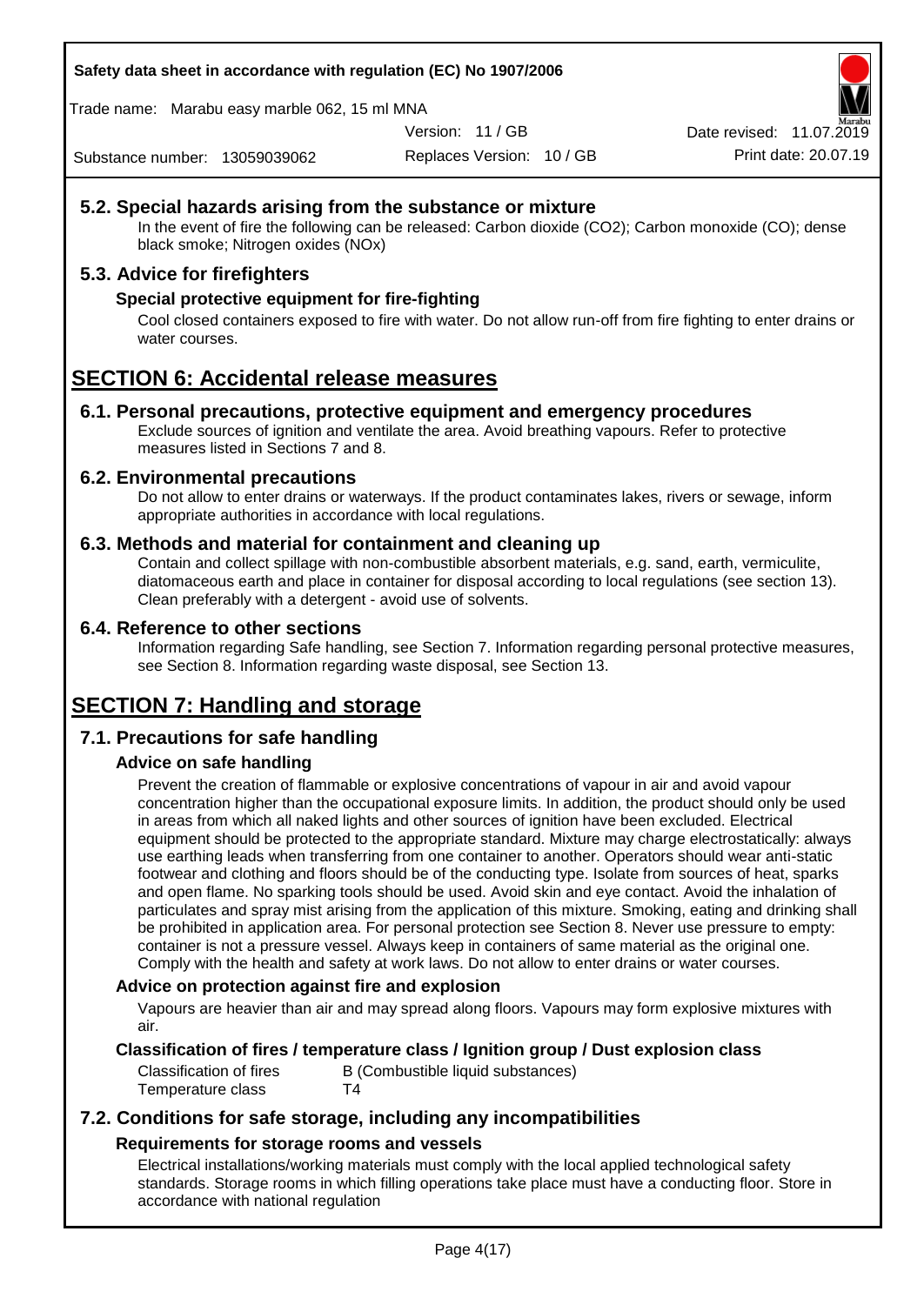| Safety data sheet in accordance with regulation (EC) No 1907/2006   |                                                                                                                                                                                                                |     |                          |  |  |
|---------------------------------------------------------------------|----------------------------------------------------------------------------------------------------------------------------------------------------------------------------------------------------------------|-----|--------------------------|--|--|
| Trade name: Marabu easy marble 062, 15 ml MNA                       |                                                                                                                                                                                                                |     | Aarabu                   |  |  |
|                                                                     | Version: 11 / GB                                                                                                                                                                                               |     | Date revised: 11.07.2019 |  |  |
| Substance number: 13059039062                                       | Replaces Version: 10 / GB                                                                                                                                                                                      |     | Print date: 20.07.19     |  |  |
| Hints on storage assembly                                           |                                                                                                                                                                                                                |     |                          |  |  |
|                                                                     | Store away from oxidising agents, from strongly alkaline and strongly acid materials.                                                                                                                          |     |                          |  |  |
| <b>Further information on storage conditions</b>                    |                                                                                                                                                                                                                |     |                          |  |  |
|                                                                     | Observe label precautions. Store between 15 and 30 °C in a dry, well ventilated place away from                                                                                                                |     |                          |  |  |
| kept upright to prevent leakage.                                    | sources of heat and direct sunlight. Keep container tightly closed. Keep away from sources of ignition.<br>No smoking. Prevent unauthorised access. Containers which are opened must be carefully resealed and |     |                          |  |  |
| 7.3. Specific end use(s)<br>Paint                                   |                                                                                                                                                                                                                |     |                          |  |  |
| <b>SECTION 8: Exposure controls/personal protection ***</b>         |                                                                                                                                                                                                                |     |                          |  |  |
| 8.1. Control parameters                                             |                                                                                                                                                                                                                |     |                          |  |  |
| <b>Exposure limit values ***</b>                                    |                                                                                                                                                                                                                |     |                          |  |  |
| 2-Methoxy-1-methylethyl acetate<br>List                             | EH40                                                                                                                                                                                                           |     |                          |  |  |
| <b>Type</b>                                                         | WEL                                                                                                                                                                                                            |     |                          |  |  |
| Value                                                               | 274<br>mg/m <sup>3</sup>                                                                                                                                                                                       | 50  | ppm(V)                   |  |  |
| Short term exposure limit                                           | 548<br>mg/m <sup>3</sup>                                                                                                                                                                                       | 100 | ppm(V)                   |  |  |
| Skin resorption / sensibilisation: Sk;                              | <b>Status: 2011</b>                                                                                                                                                                                            |     |                          |  |  |
| 1-Methoxy-2-propanol                                                |                                                                                                                                                                                                                |     |                          |  |  |
| List                                                                | EH40                                                                                                                                                                                                           |     |                          |  |  |
| <b>Type</b>                                                         | WEL                                                                                                                                                                                                            |     |                          |  |  |
| Value                                                               | 375<br>mg/m <sup>3</sup>                                                                                                                                                                                       | 100 | ppm(V)                   |  |  |
| Short term exposure limit<br>Skin resorption / sensibilisation: Sk; | 560<br>mg/m <sup>3</sup><br><b>Status: 2011</b>                                                                                                                                                                | 150 | ppm(V)                   |  |  |
|                                                                     |                                                                                                                                                                                                                |     |                          |  |  |
| 2-Butoxyethyl acetate<br>List                                       | EH40                                                                                                                                                                                                           |     |                          |  |  |
| Type                                                                | WEL                                                                                                                                                                                                            |     |                          |  |  |
| Value                                                               | 133                                                                                                                                                                                                            | 20  | ppm(V)                   |  |  |
| Short term exposure limit                                           | 332                                                                                                                                                                                                            | 50  | ppm(V)                   |  |  |
| Skin resorption / sensibilisation: Sk;                              | <b>Status: 2011</b>                                                                                                                                                                                            |     |                          |  |  |
| Derived No/Minimal Effect Levels (DNEL/DMEL) ***                    |                                                                                                                                                                                                                |     |                          |  |  |
| 2-Methoxy-1-methylethyl acetate                                     |                                                                                                                                                                                                                |     |                          |  |  |
| Type of value                                                       | Derived No Effect Level (DNEL)                                                                                                                                                                                 |     |                          |  |  |
| Reference group                                                     | Worker                                                                                                                                                                                                         |     |                          |  |  |
| Duration of exposure                                                | Long term                                                                                                                                                                                                      |     |                          |  |  |
| Route of exposure                                                   | dermal                                                                                                                                                                                                         |     |                          |  |  |
| Mode of action<br>Concentration                                     | Systemic effects<br>796                                                                                                                                                                                        |     | mg/kg/d                  |  |  |
|                                                                     |                                                                                                                                                                                                                |     |                          |  |  |
| Type of value                                                       | Derived No Effect Level (DNEL)                                                                                                                                                                                 |     |                          |  |  |
| Reference group                                                     | Worker                                                                                                                                                                                                         |     |                          |  |  |
| Duration of exposure                                                | Long term                                                                                                                                                                                                      |     |                          |  |  |
| Route of exposure                                                   | inhalative                                                                                                                                                                                                     |     |                          |  |  |
| Mode of action<br>Concentration                                     | Systemic effects<br>275                                                                                                                                                                                        |     | mg/m <sup>3</sup>        |  |  |
|                                                                     |                                                                                                                                                                                                                |     |                          |  |  |
| Type of value                                                       | Derived No Effect Level (DNEL)                                                                                                                                                                                 |     |                          |  |  |
| Reference group                                                     | Consumer                                                                                                                                                                                                       |     |                          |  |  |
| Duration of exposure                                                | Long term<br>dermal                                                                                                                                                                                            |     |                          |  |  |
| Route of exposure<br>Mode of action                                 | Systemic effects                                                                                                                                                                                               |     |                          |  |  |
| Concentration                                                       | 320                                                                                                                                                                                                            |     | mg/kg/d                  |  |  |
|                                                                     |                                                                                                                                                                                                                |     |                          |  |  |

 $\Gamma$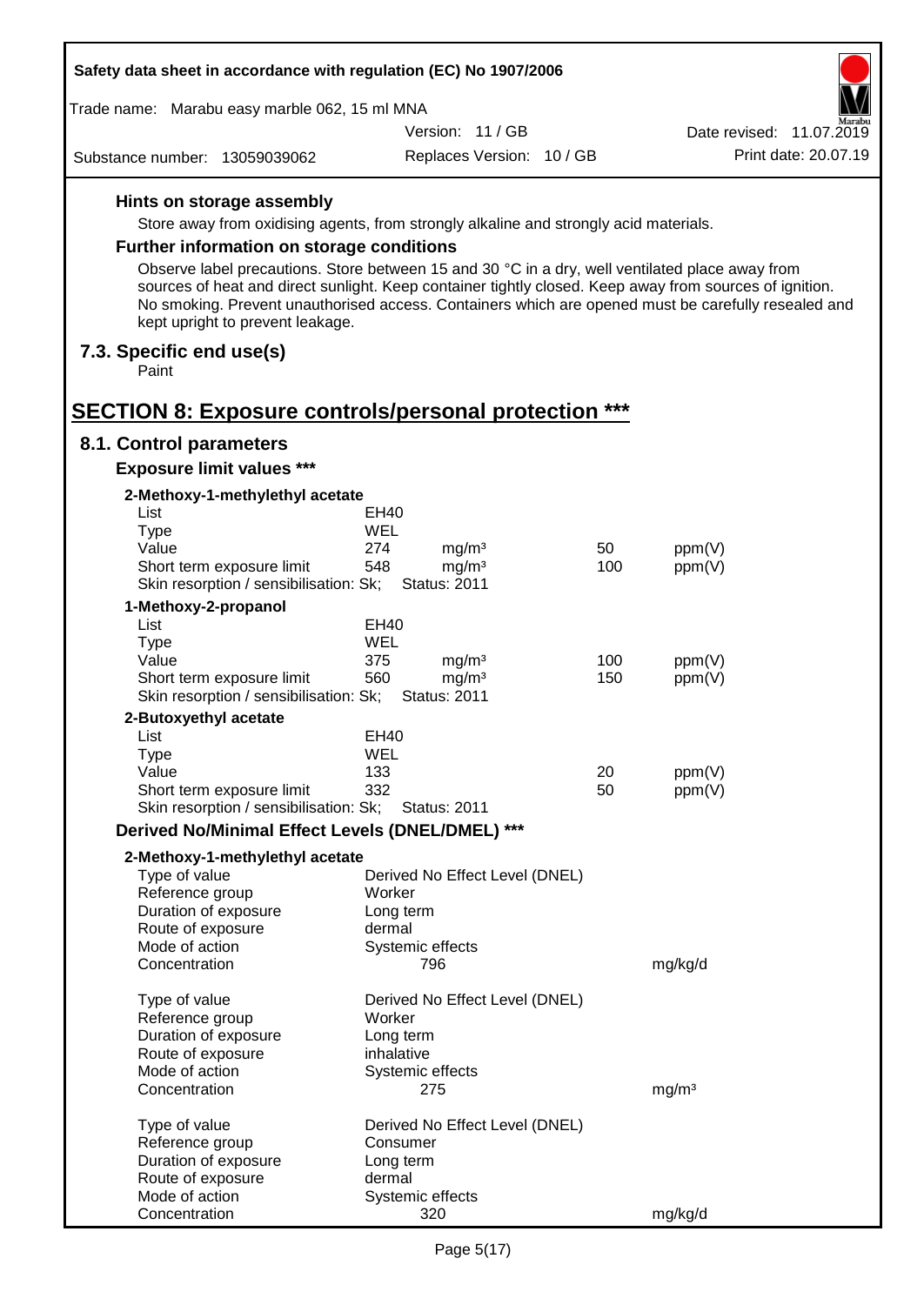| Safety data sheet in accordance with regulation (EC) No 1907/2006 |                                            |                                                  |
|-------------------------------------------------------------------|--------------------------------------------|--------------------------------------------------|
| Trade name: Marabu easy marble 062, 15 ml MNA                     |                                            |                                                  |
|                                                                   | Version: 11 / GB                           | Date revised: 11.07.2019<br>Print date: 20.07.19 |
| Substance number: 13059039062                                     | Replaces Version: 10 / GB                  |                                                  |
| Type of value                                                     | Derived No Effect Level (DNEL)             |                                                  |
| Reference group                                                   | Consumer                                   |                                                  |
| Duration of exposure                                              | Long term                                  |                                                  |
| Route of exposure                                                 | inhalative                                 |                                                  |
| Mode of action                                                    | Systemic effects                           |                                                  |
| Concentration                                                     | 33                                         | mg/m <sup>3</sup>                                |
| Type of value                                                     | Derived No Effect Level (DNEL)             |                                                  |
| Reference group                                                   | Consumer                                   |                                                  |
| Duration of exposure                                              | Long term                                  |                                                  |
| Route of exposure                                                 | inhalative                                 |                                                  |
| Mode of action                                                    | Local effects                              |                                                  |
| Concentration                                                     | 33                                         | mg/m <sup>3</sup>                                |
|                                                                   |                                            |                                                  |
| Type of value<br>Reference group                                  | Derived No Effect Level (DNEL)<br>Consumer |                                                  |
| Duration of exposure                                              |                                            |                                                  |
| Route of exposure                                                 | Long term<br>oral                          |                                                  |
| Mode of action                                                    | Systemic effects                           |                                                  |
| Concentration                                                     | 36                                         | mg/kg/d                                          |
|                                                                   |                                            |                                                  |
| Type of value                                                     | Derived No Effect Level (DNEL)             |                                                  |
| Reference group                                                   | Worker                                     |                                                  |
| Duration of exposure                                              | Lifetime                                   |                                                  |
| Route of exposure                                                 | inhalative                                 |                                                  |
| Mode of action                                                    | Local effects                              |                                                  |
| Concentration                                                     | 550                                        | mg/m <sup>3</sup>                                |
| 2-Butoxyethyl acetate                                             |                                            |                                                  |
| Reference substance                                               | 2-Butoxyethyl acetate                      |                                                  |
| Type of value                                                     | Derived No Effect Level (DNEL)             |                                                  |
| Reference group                                                   | Worker                                     |                                                  |
| Duration of exposure                                              | Long term                                  |                                                  |
| Route of exposure                                                 | inhalative                                 |                                                  |
| Mode of action                                                    | Systemic effects                           |                                                  |
| Concentration                                                     | 133                                        | mg/m <sup>3</sup>                                |
|                                                                   | 2-Butoxyethyl acetate                      |                                                  |
| Type of value                                                     | Derived No Effect Level (DNEL)             |                                                  |
| Reference group                                                   | Worker                                     |                                                  |
| Duration of exposure                                              | Short term                                 |                                                  |
| Route of exposure                                                 | inhalative                                 |                                                  |
| Mode of action                                                    | Local effects                              |                                                  |
| Concentration                                                     | 333                                        | mg/m <sup>3</sup>                                |
|                                                                   |                                            |                                                  |
|                                                                   | 2-Butoxyethyl acetate                      |                                                  |
| Type of value                                                     | Derived No Effect Level (DNEL)             |                                                  |
| Reference group                                                   | Worker                                     |                                                  |
| Duration of exposure                                              | Long term                                  |                                                  |
| Route of exposure                                                 | dermal                                     |                                                  |
| Mode of action                                                    | Systemic effects                           |                                                  |
| Concentration                                                     | 169                                        | mg/kg/d                                          |
|                                                                   | 2-Butoxyethyl acetate                      |                                                  |
| Type of value                                                     | Derived No Effect Level (DNEL)             |                                                  |
| Reference group                                                   | Worker                                     |                                                  |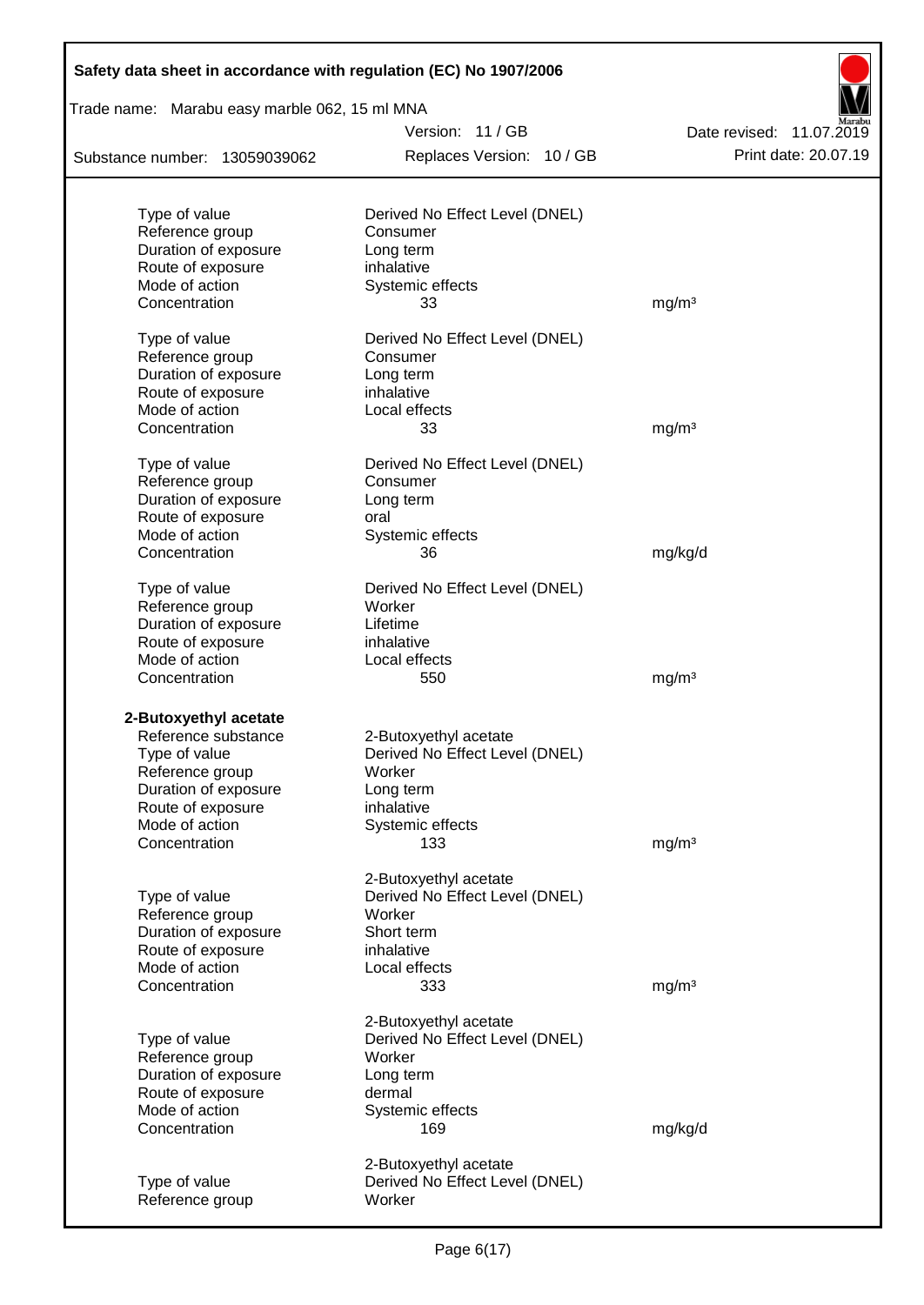| Safety data sheet in accordance with regulation (EC) No 1907/2006 |                                                             |                          |
|-------------------------------------------------------------------|-------------------------------------------------------------|--------------------------|
| Trade name: Marabu easy marble 062, 15 ml MNA                     |                                                             |                          |
|                                                                   | Version: 11/GB                                              | Date revised: 11.07.2019 |
| Substance number: 13059039062                                     | Replaces Version: 10 / GB                                   | Print date: 20.07.19     |
| Duration of exposure                                              | Short term                                                  |                          |
| Route of exposure                                                 | dermal                                                      |                          |
| Mode of action<br>Concentration                                   | Systemic effects<br>120                                     |                          |
|                                                                   |                                                             | mg/kg/d                  |
|                                                                   | 2-Butoxyethyl acetate                                       |                          |
| Type of value<br>Reference group                                  | Derived No Effect Level (DNEL)<br><b>General Population</b> |                          |
| Duration of exposure                                              | Long term                                                   |                          |
| Route of exposure                                                 | inhalative                                                  |                          |
| Mode of action                                                    | Systemic effects                                            |                          |
| Concentration                                                     | 80                                                          | mg/m <sup>3</sup>        |
|                                                                   | 2-Butoxyethyl acetate                                       |                          |
| Type of value                                                     | Derived No Effect Level (DNEL)                              |                          |
| Reference group                                                   | <b>General Population</b>                                   |                          |
| Duration of exposure<br>Route of exposure                         | Short term<br>inhalative                                    |                          |
| Mode of action                                                    | Local effects                                               |                          |
| Concentration                                                     | 200                                                         | mg/m <sup>3</sup>        |
|                                                                   |                                                             |                          |
|                                                                   | 2-Butoxyethyl acetate                                       |                          |
| Type of value<br>Reference group                                  | Derived No Effect Level (DNEL)<br><b>General Population</b> |                          |
| Duration of exposure                                              | Long term                                                   |                          |
| Route of exposure                                                 | dermal                                                      |                          |
| Mode of action                                                    | Systemic effects                                            |                          |
| Concentration                                                     | 102                                                         | mg/kg/d                  |
|                                                                   | 2-Butoxyethyl acetate                                       |                          |
| Type of value                                                     | Derived No Effect Level (DNEL)                              |                          |
| Reference group<br>Duration of exposure                           | <b>General Population</b><br>Short term                     |                          |
| Route of exposure                                                 | dermal                                                      |                          |
| Mode of action                                                    | Systemic effects                                            |                          |
| Concentration                                                     | 72                                                          | mg/kg/d                  |
|                                                                   |                                                             |                          |
| Type of value                                                     | 2-Butoxyethyl acetate<br>Derived No Effect Level (DNEL)     |                          |
| Reference group                                                   | <b>General Population</b>                                   |                          |
| Duration of exposure                                              | Long term                                                   |                          |
| Route of exposure                                                 | oral                                                        |                          |
| Mode of action                                                    | Systemic effects                                            |                          |
| Concentration                                                     | 8,6                                                         | mg/kg/d                  |
|                                                                   | 2-Butoxyethyl acetate                                       |                          |
| Type of value                                                     | Derived No Effect Level (DNEL)                              |                          |
| Reference group<br>Duration of exposure                           | <b>General Population</b><br>Short term                     |                          |
| Route of exposure                                                 | oral                                                        |                          |
| Mode of action                                                    | Systemic effects                                            |                          |
| Concentration                                                     | 36                                                          | mg/kg/d                  |
| 1-Methoxy-2-propanol                                              |                                                             |                          |
| Type of value                                                     | Derived No Effect Level (DNEL)                              |                          |
| Reference group                                                   | Worker                                                      |                          |
| Duration of exposure                                              | Acute                                                       |                          |

Г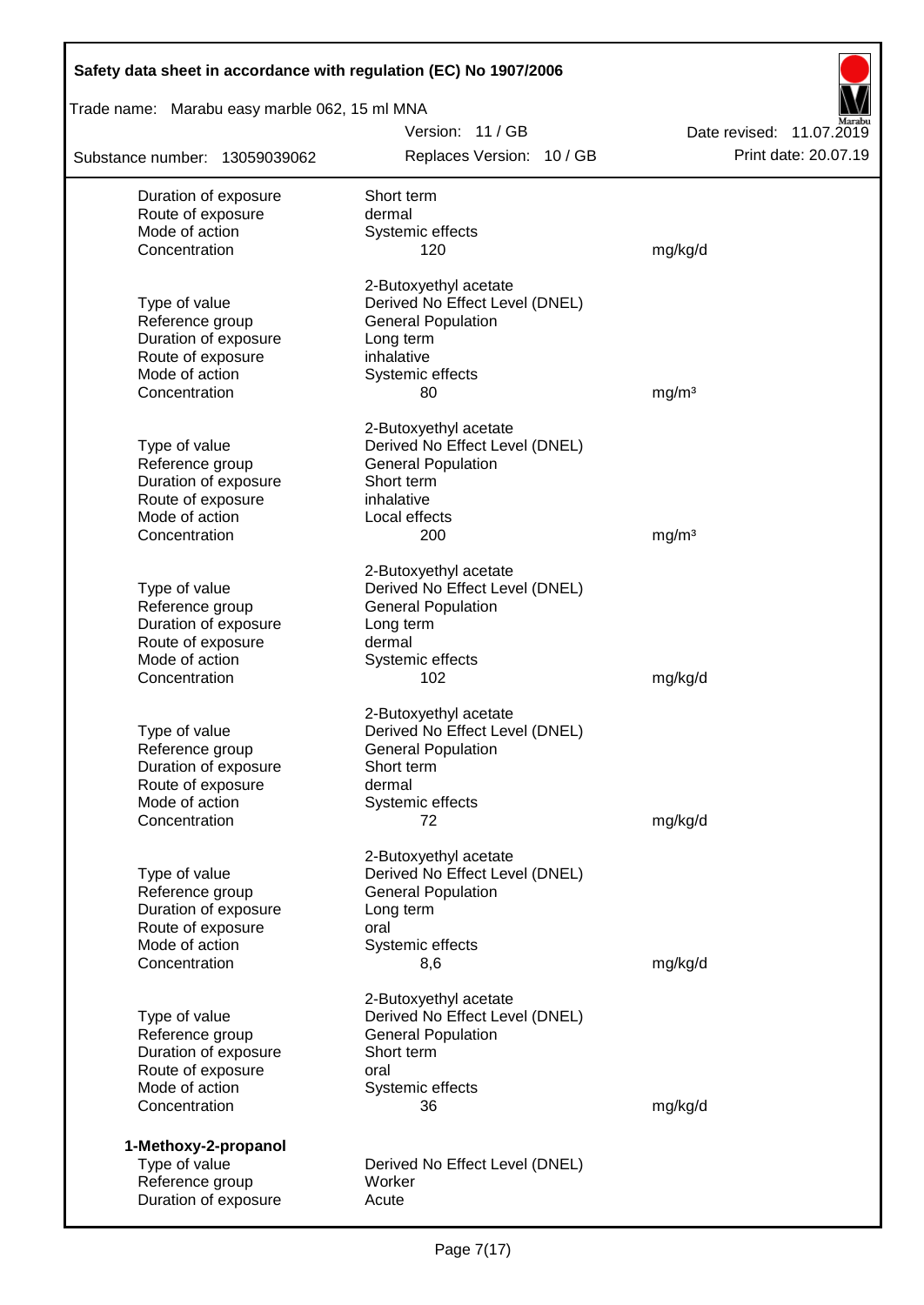| Safety data sheet in accordance with regulation (EC) No 1907/2006 |                                                                      |                                                  |  |  |  |
|-------------------------------------------------------------------|----------------------------------------------------------------------|--------------------------------------------------|--|--|--|
| Trade name: Marabu easy marble 062, 15 ml MNA                     |                                                                      |                                                  |  |  |  |
| Substance number: 13059039062                                     | Version: 11/GB<br>Replaces Version: 10 / GB                          | Date revised: 11.07.2019<br>Print date: 20.07.19 |  |  |  |
| Route of exposure                                                 | inhalative                                                           |                                                  |  |  |  |
| Mode of action                                                    | Local effects                                                        |                                                  |  |  |  |
| Concentration                                                     | 553,5                                                                | mg/m <sup>3</sup>                                |  |  |  |
| Type of value                                                     | Derived No Effect Level (DNEL)                                       |                                                  |  |  |  |
| Reference group                                                   | Worker                                                               |                                                  |  |  |  |
| Duration of exposure                                              | Long term                                                            |                                                  |  |  |  |
| Route of exposure                                                 | dermal                                                               |                                                  |  |  |  |
| Mode of action                                                    | Systemic effects                                                     |                                                  |  |  |  |
| Concentration                                                     | 50,6                                                                 | mg/person/                                       |  |  |  |
|                                                                   |                                                                      | d                                                |  |  |  |
| Type of value                                                     | Derived No Effect Level (DNEL)                                       |                                                  |  |  |  |
| Reference group                                                   | Worker                                                               |                                                  |  |  |  |
| Duration of exposure                                              | Long term                                                            |                                                  |  |  |  |
| Route of exposure                                                 | inhalative                                                           |                                                  |  |  |  |
| Mode of action                                                    | Systemic effects                                                     |                                                  |  |  |  |
| Concentration                                                     | 369                                                                  | mg/m <sup>3</sup>                                |  |  |  |
| Type of value                                                     | Derived No Effect Level (DNEL)                                       |                                                  |  |  |  |
| Reference group                                                   | <b>General Population</b>                                            |                                                  |  |  |  |
| Duration of exposure                                              | Long term                                                            |                                                  |  |  |  |
| Route of exposure                                                 | dermal                                                               |                                                  |  |  |  |
| Mode of action                                                    | Systemic effects                                                     |                                                  |  |  |  |
| Concentration                                                     | 18,1                                                                 | mg/kg                                            |  |  |  |
| Type of value                                                     | Derived No Effect Level (DNEL)                                       |                                                  |  |  |  |
| Reference group                                                   | <b>General Population</b>                                            |                                                  |  |  |  |
| Duration of exposure                                              | Long term                                                            |                                                  |  |  |  |
| Route of exposure                                                 | inhalative                                                           |                                                  |  |  |  |
| Mode of action                                                    | Systemic effects                                                     |                                                  |  |  |  |
| Concentration                                                     | 43,9                                                                 | mg/m <sup>3</sup>                                |  |  |  |
| Type of value                                                     | Derived No Effect Level (DNEL)                                       |                                                  |  |  |  |
| Reference group                                                   | <b>General Population</b>                                            |                                                  |  |  |  |
| Duration of exposure                                              | Long term                                                            |                                                  |  |  |  |
| Route of exposure                                                 | oral                                                                 |                                                  |  |  |  |
| Mode of action<br>Concentration                                   | Systemic effects<br>3,3                                              | mg/kg/d                                          |  |  |  |
|                                                                   |                                                                      |                                                  |  |  |  |
|                                                                   | Hydrocarbons, C9-C11, n-alkanes, isoalkanes, cyclics, < 2% aromatics |                                                  |  |  |  |
| Type of value                                                     | Derived No Effect Level (DNEL)                                       |                                                  |  |  |  |
| Reference group                                                   | Worker                                                               |                                                  |  |  |  |
| Duration of exposure                                              | Long term                                                            |                                                  |  |  |  |
| Route of exposure                                                 | dermal                                                               |                                                  |  |  |  |
| Mode of action<br>Concentration                                   | Systemic effects<br>300                                              |                                                  |  |  |  |
|                                                                   |                                                                      | mg/kg                                            |  |  |  |
| Type of value                                                     | Derived No Effect Level (DNEL)                                       |                                                  |  |  |  |
| Reference group                                                   | Consumer                                                             |                                                  |  |  |  |
| Duration of exposure                                              | Long term                                                            |                                                  |  |  |  |
| Route of exposure                                                 | oral                                                                 |                                                  |  |  |  |
| Mode of action<br>Concentration                                   | Systemic effects<br>300                                              |                                                  |  |  |  |
|                                                                   |                                                                      | mg/kg                                            |  |  |  |
| Type of value                                                     | Derived No Effect Level (DNEL)                                       |                                                  |  |  |  |
| Reference group                                                   | Consumer                                                             |                                                  |  |  |  |
|                                                                   |                                                                      |                                                  |  |  |  |

 $\overline{\phantom{a}}$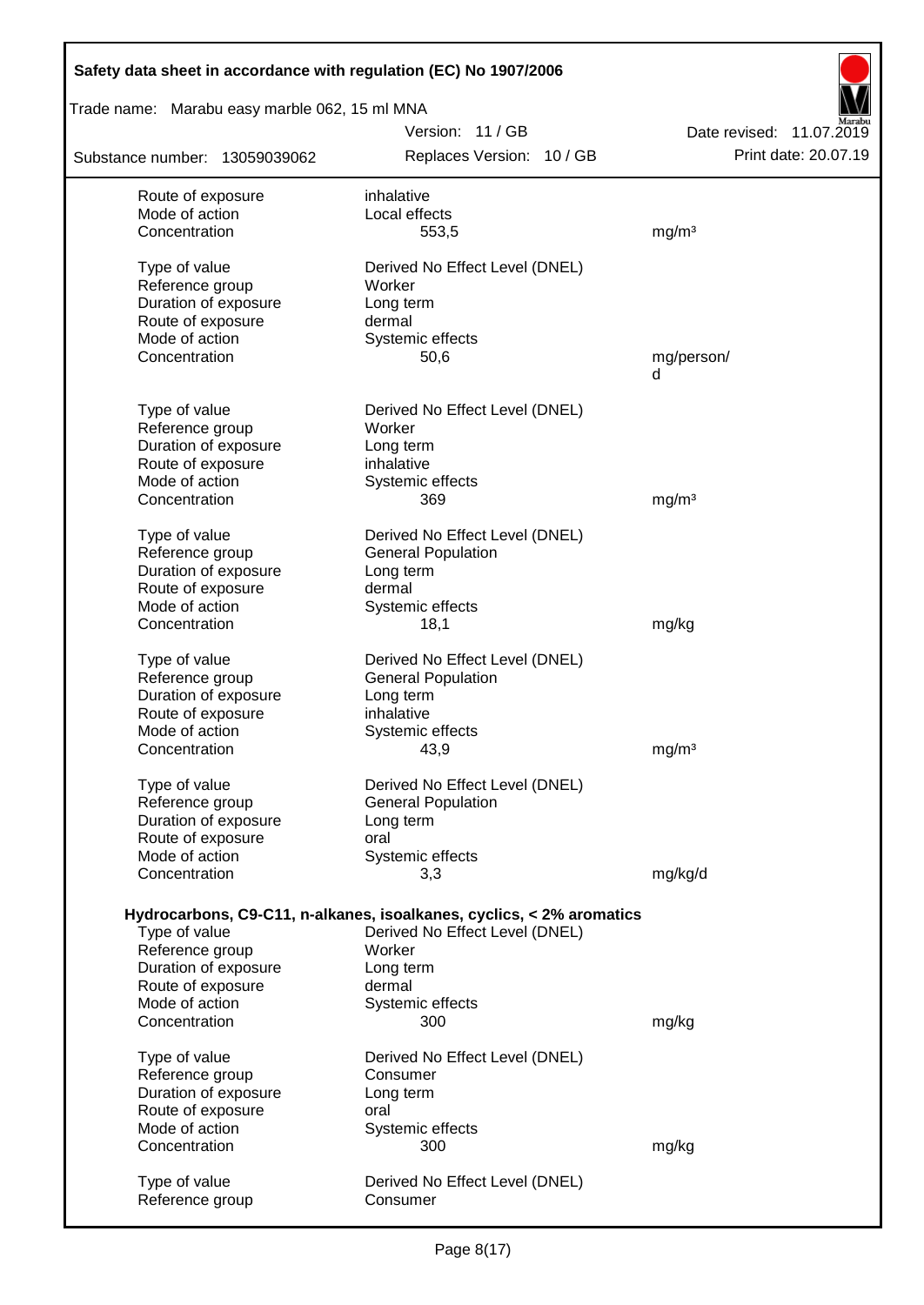| Safety data sheet in accordance with regulation (EC) No 1907/2006 |                                               |                                                  |  |  |  |  |
|-------------------------------------------------------------------|-----------------------------------------------|--------------------------------------------------|--|--|--|--|
| Trade name: Marabu easy marble 062, 15 ml MNA                     |                                               |                                                  |  |  |  |  |
| Substance number: 13059039062                                     | Version: 11 / GB<br>Replaces Version: 10 / GB | Date revised: 11.07.2019<br>Print date: 20.07.19 |  |  |  |  |
| Duration of exposure                                              | Long term                                     |                                                  |  |  |  |  |
| Route of exposure                                                 | dermal                                        |                                                  |  |  |  |  |
| Mode of action                                                    | Systemic effects                              |                                                  |  |  |  |  |
| Concentration                                                     | 300                                           | mg/kg                                            |  |  |  |  |
| Type of value                                                     | Derived No Effect Level (DNEL)                |                                                  |  |  |  |  |
| Reference group                                                   | Consumer                                      |                                                  |  |  |  |  |
| Duration of exposure                                              | Long term                                     |                                                  |  |  |  |  |
| Route of exposure                                                 | inhalative                                    |                                                  |  |  |  |  |
| Mode of action                                                    | Systemic effects                              |                                                  |  |  |  |  |
| Concentration                                                     | 900                                           | mg/m <sup>3</sup>                                |  |  |  |  |
| Type of value                                                     | Derived No Effect Level (DNEL)                |                                                  |  |  |  |  |
| Reference group                                                   | Worker                                        |                                                  |  |  |  |  |
| Duration of exposure                                              | Long term                                     |                                                  |  |  |  |  |
| Route of exposure                                                 | inhalative                                    |                                                  |  |  |  |  |
| Mode of action                                                    | Systemic effects                              |                                                  |  |  |  |  |
| Concentration                                                     | 1500                                          | mg/m <sup>3</sup>                                |  |  |  |  |
|                                                                   |                                               |                                                  |  |  |  |  |
| <b>Predicted No Effect Concentration (PNEC)</b>                   |                                               |                                                  |  |  |  |  |
| 2-Methoxy-1-methylethyl acetate                                   |                                               |                                                  |  |  |  |  |
| Reference substance                                               | 2-Methoxy-1-methylethyl acetate               |                                                  |  |  |  |  |
| Type of value                                                     | <b>PNEC</b>                                   |                                                  |  |  |  |  |
| <b>Type</b>                                                       | Freshwater                                    |                                                  |  |  |  |  |
| Concentration                                                     | 0,635                                         | mg/l                                             |  |  |  |  |
| Type of value                                                     | PNEC                                          |                                                  |  |  |  |  |
| Type                                                              | Freshwater sediment                           |                                                  |  |  |  |  |
| Concentration                                                     | 3,29                                          | mg/kg                                            |  |  |  |  |
| Type of value                                                     | <b>PNEC</b>                                   |                                                  |  |  |  |  |
| Type                                                              | Soil                                          |                                                  |  |  |  |  |
| Concentration                                                     | 0,29                                          | mg/kg                                            |  |  |  |  |
| Source                                                            | Literature value                              |                                                  |  |  |  |  |
| Type of value                                                     | <b>PNEC</b>                                   |                                                  |  |  |  |  |
| <b>Type</b>                                                       | Sewage treatment plant (STP)                  |                                                  |  |  |  |  |
| Concentration                                                     | 100                                           | mg/l                                             |  |  |  |  |
| Source                                                            | Literature value                              |                                                  |  |  |  |  |
|                                                                   | <b>PNEC</b>                                   |                                                  |  |  |  |  |
| Type of value                                                     | Marine sediment                               |                                                  |  |  |  |  |
| Type                                                              |                                               |                                                  |  |  |  |  |
| Concentration<br>Source                                           | 0,329<br>Literature value                     | mg/kg                                            |  |  |  |  |
|                                                                   |                                               |                                                  |  |  |  |  |
| Type of value                                                     | <b>PNEC</b>                                   |                                                  |  |  |  |  |
| <b>Type</b>                                                       | Saltwater                                     |                                                  |  |  |  |  |
| Concentration                                                     | 0,0635                                        | mg/l                                             |  |  |  |  |
| 2-Butoxyethyl acetate                                             |                                               |                                                  |  |  |  |  |
| Reference substance                                               | 2-Butoxyethyl acetate                         |                                                  |  |  |  |  |
| Type of value                                                     | <b>PNEC</b>                                   |                                                  |  |  |  |  |
| <b>Type</b>                                                       | Water                                         |                                                  |  |  |  |  |
| Concentration                                                     | 0,304                                         | mg/l                                             |  |  |  |  |
| Source                                                            | Literature value                              |                                                  |  |  |  |  |
|                                                                   | 2-Butoxyethyl acetate                         |                                                  |  |  |  |  |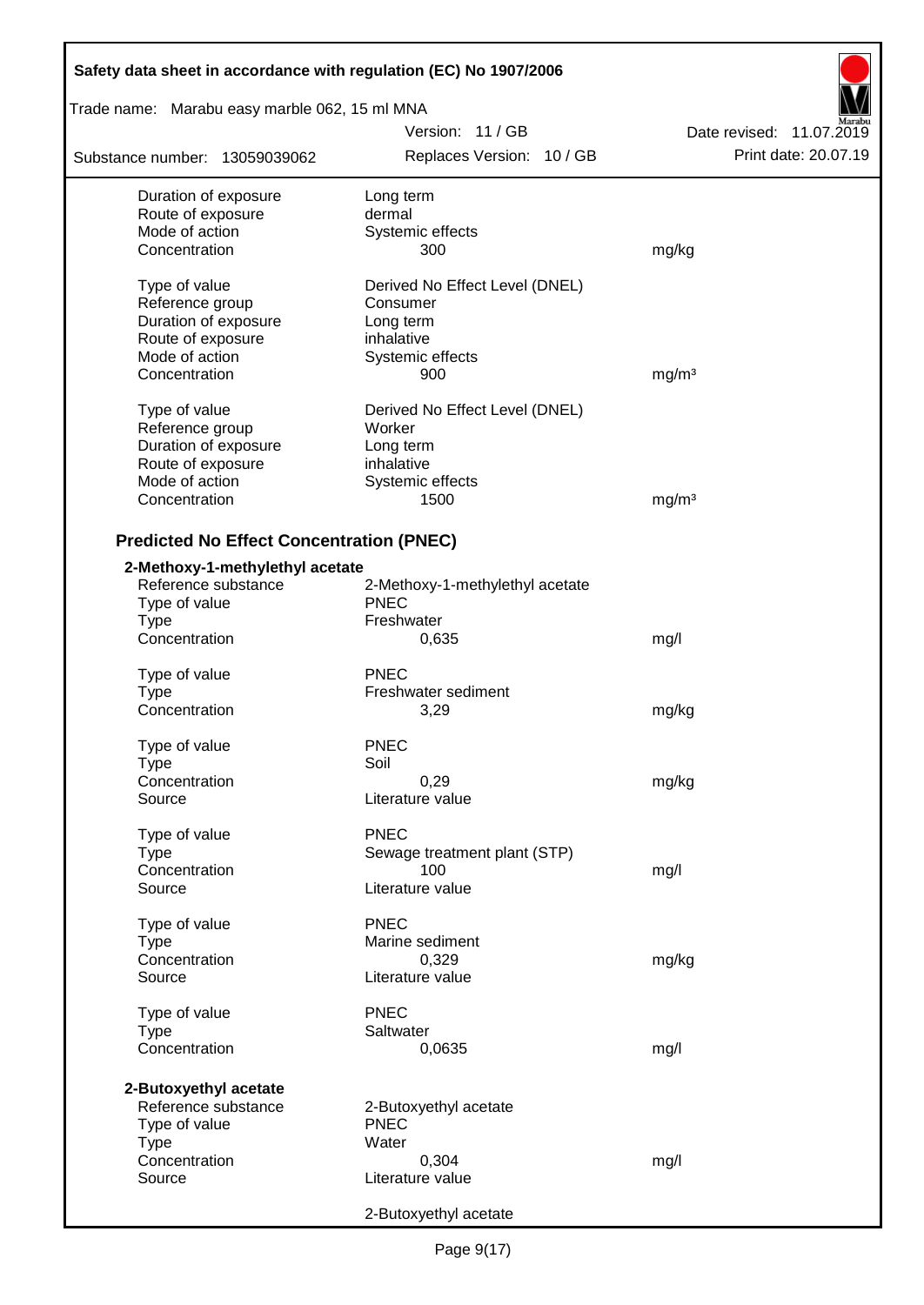| Trade name: Marabu easy marble 062, 15 ml MNA |                                      |                          |
|-----------------------------------------------|--------------------------------------|--------------------------|
|                                               | Version: 11 / GB                     | Date revised: 11.07.2019 |
| Substance number: 13059039062                 | Replaces Version: 10 / GB            | Print date: 20.07.19     |
| Type of value                                 | <b>PNEC</b>                          |                          |
| <b>Type</b>                                   | Aquatic                              |                          |
| Concentration                                 | 0,0304                               | g/l                      |
| Source                                        | Literature value                     |                          |
|                                               | 2-Butoxyethyl acetate                |                          |
| Type of value                                 | <b>PNEC</b>                          |                          |
| <b>Type</b>                                   | Sediment                             |                          |
| Concentration<br>Source                       | 2,03<br>Literature value             | mg/kg                    |
|                                               |                                      |                          |
| Type of value                                 | 2-Butoxyethyl acetate<br><b>PNEC</b> |                          |
| <b>Type</b>                                   | Marine sediment                      |                          |
| Concentration                                 | 0,203                                | mg/kg                    |
| Source                                        | Literature value                     |                          |
|                                               | 2-Butoxyethyl acetate                |                          |
| Type of value                                 | <b>PNEC</b>                          |                          |
| <b>Type</b>                                   | Soil                                 |                          |
| Concentration                                 | 0,68                                 | mg/kg                    |
| Source                                        | Literature value                     |                          |
| 1-Methoxy-2-propanol                          |                                      |                          |
| Type of value                                 | <b>PNEC</b>                          |                          |
| <b>Type</b>                                   | Freshwater                           |                          |
| Concentration                                 | 10                                   | mg/l                     |
| Type of value                                 | <b>PNEC</b>                          |                          |
| <b>Type</b>                                   | Water                                |                          |
| Concentration                                 | 41,6                                 | mg/kg                    |
| Type of value                                 | <b>PNEC</b>                          |                          |
| <b>Type</b>                                   | Sediment                             |                          |
| Concentration                                 | 41,6                                 | mg/kg                    |
| Type of value                                 | <b>PNEC</b>                          |                          |
| <b>Type</b>                                   | Marine sediment                      |                          |
| Concentration                                 | 4,17                                 | mg/kg                    |
| Type of value                                 | <b>PNEC</b>                          |                          |
| <b>Type</b>                                   | Soil                                 |                          |
| Concentration                                 | 2,47                                 | mg/kg                    |
| Type of value                                 | <b>PNEC</b>                          |                          |
|                                               |                                      |                          |
| <b>Type</b><br>Concentration                  | Sewage treatment plant (STP)<br>100  | mg/l                     |

## **8.2. Exposure controls**

### **Exposure controls**

Provide adequate ventilation. Where reasonably practicable this should be achieved by the use of local exhaust ventilation and good general extraction. If these are not sufficient to maintain concentrations of particulates and solvent vapour below the OEL, suitable respiratory protection must be worn.

### **Respiratory protection**

If workers are exposed to concentrations above the exposure limit they must use appropriate, certified respirators. Full mask, filter A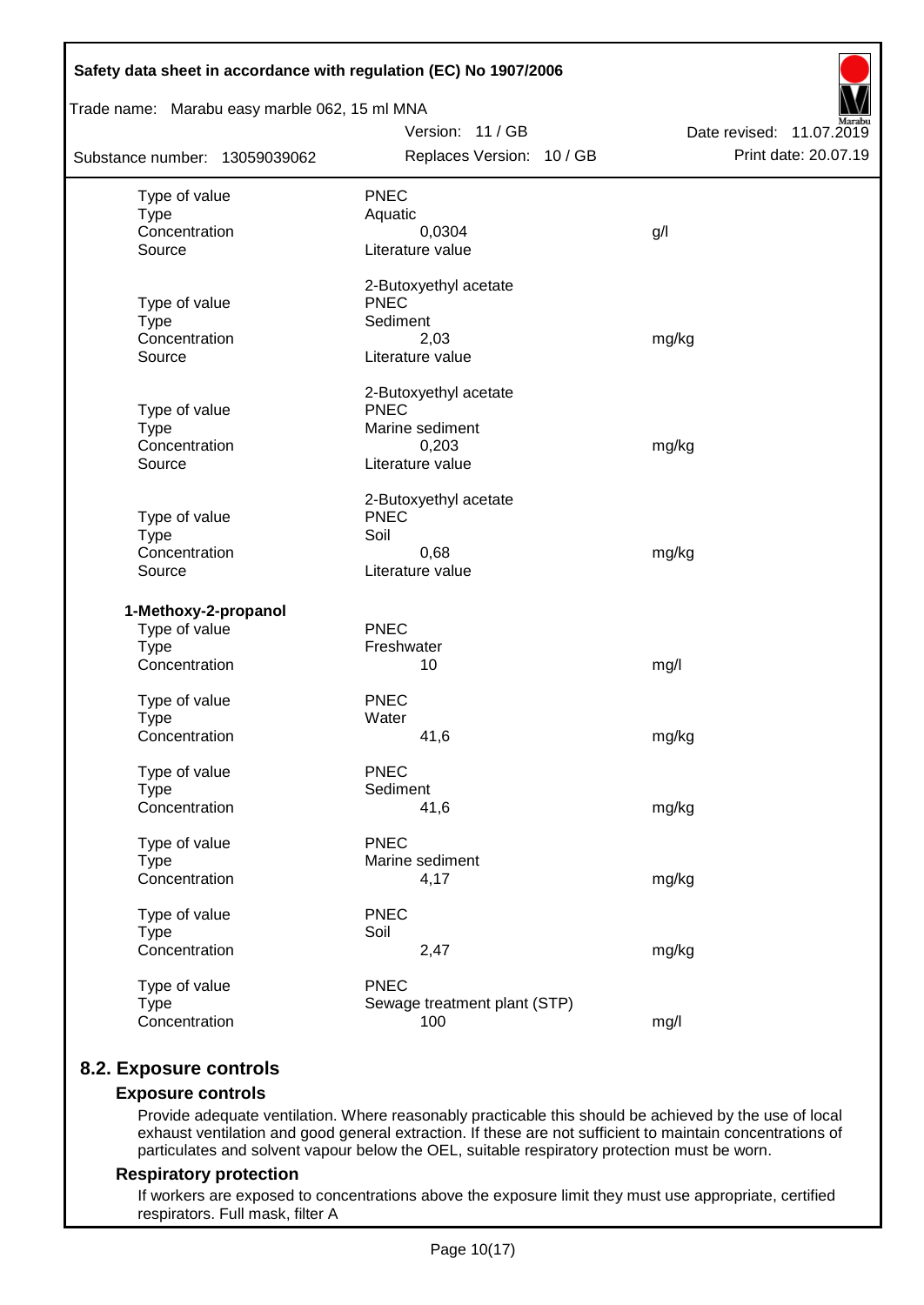| Safety data sheet in accordance with regulation (EC) No 1907/2006                                                                          |                                   |     |  |                                                                                                      |  |
|--------------------------------------------------------------------------------------------------------------------------------------------|-----------------------------------|-----|--|------------------------------------------------------------------------------------------------------|--|
| Trade name: Marabu easy marble 062, 15 ml MNA                                                                                              |                                   |     |  |                                                                                                      |  |
|                                                                                                                                            | Version: 11 / GB                  |     |  | Date revised: 11.07.2019                                                                             |  |
| Substance number: 13059039062                                                                                                              | Replaces Version: 10 / GB         |     |  | Print date: 20.07.19                                                                                 |  |
| <b>Hand protection</b>                                                                                                                     |                                   |     |  |                                                                                                      |  |
| There is no one glove material or combination of materials that will give unlimited resistance to any                                      |                                   |     |  |                                                                                                      |  |
| individual or combination of chemicals.<br>For prolonged or repeated handling nitrile rubber gloves with textile undergloves are required. |                                   |     |  |                                                                                                      |  |
| Material thickness<br>>                                                                                                                    | 0,5                               | mm  |  |                                                                                                      |  |
| Breakthrough time<br>$\epsilon$                                                                                                            | 30                                | min |  |                                                                                                      |  |
| The breakthrough time must be greater than the end use time of the product.                                                                |                                   |     |  | The instructions and information provided by the glove manufacturer on use, storage, maintenance and |  |
| replacement must be followed.                                                                                                              |                                   |     |  |                                                                                                      |  |
| Gloves should be replaced regularly and if there is any sign of damage to the glove material.                                              |                                   |     |  |                                                                                                      |  |
| Always ensure that gloves are free from defects and that they are stored and used correctly.                                               |                                   |     |  | The performance or effectiveness of the glove may be reduced by physical/ chemical damage and poor   |  |
| maintenance.                                                                                                                               |                                   |     |  |                                                                                                      |  |
|                                                                                                                                            |                                   |     |  | Barrier creams may help to protect the exposed areas of the skin, they should however not be applied |  |
| once exposure has occurred.                                                                                                                |                                   |     |  |                                                                                                      |  |
| Eye protection                                                                                                                             |                                   |     |  |                                                                                                      |  |
| Use safety eyewear designed to protect against splash of liquids.                                                                          |                                   |     |  |                                                                                                      |  |
| <b>Body protection</b>                                                                                                                     |                                   |     |  |                                                                                                      |  |
| Cotton or cotton/synthetic overalls or coveralls are normally suitable.                                                                    |                                   |     |  |                                                                                                      |  |
|                                                                                                                                            |                                   |     |  |                                                                                                      |  |
| <b>SECTION 9: Physical and chemical properties</b>                                                                                         |                                   |     |  |                                                                                                      |  |
| 9.1. Information on basic physical and chemical properties                                                                                 |                                   |     |  |                                                                                                      |  |
| <b>Form</b>                                                                                                                                | liquid                            |     |  |                                                                                                      |  |
| <b>Colour</b><br><b>Odour</b>                                                                                                              | coloured<br>solvent-like          |     |  |                                                                                                      |  |
|                                                                                                                                            |                                   |     |  |                                                                                                      |  |
| <b>Odour threshold</b><br>Remarks                                                                                                          | No data available                 |     |  |                                                                                                      |  |
|                                                                                                                                            |                                   |     |  |                                                                                                      |  |
| pH value<br>Remarks                                                                                                                        |                                   |     |  |                                                                                                      |  |
|                                                                                                                                            | Not applicable                    |     |  |                                                                                                      |  |
| <b>Melting point</b><br>Remarks                                                                                                            | not determined                    |     |  |                                                                                                      |  |
|                                                                                                                                            |                                   |     |  |                                                                                                      |  |
| <b>Freezing point</b><br>Remarks                                                                                                           | not determined                    |     |  |                                                                                                      |  |
| Initial boiling point and boiling range                                                                                                    |                                   |     |  |                                                                                                      |  |
| Value                                                                                                                                      | 120                               |     |  | $^{\circ}C$                                                                                          |  |
| Pressure                                                                                                                                   | appr.<br>1.013                    | hPa |  |                                                                                                      |  |
| Source                                                                                                                                     | Literature value                  |     |  |                                                                                                      |  |
| <b>Flash point</b>                                                                                                                         |                                   |     |  |                                                                                                      |  |
| Value                                                                                                                                      | 30                                |     |  | °C                                                                                                   |  |
| Method                                                                                                                                     | ASTM D 6450 (CCCFP)               |     |  |                                                                                                      |  |
| Evaporation rate (ether $= 1$ ) :                                                                                                          |                                   |     |  |                                                                                                      |  |
| Remarks                                                                                                                                    | not determined                    |     |  |                                                                                                      |  |
| <b>Flammability (solid, gas)</b><br>Not applicable                                                                                         |                                   |     |  |                                                                                                      |  |
| Upper/lower flammability or explosive limits                                                                                               |                                   |     |  |                                                                                                      |  |
| Lower explosion limit                                                                                                                      | 0,7<br>appr.                      |     |  | %(V)                                                                                                 |  |
| Upper explosion limit<br>Source                                                                                                            | 13,7<br>appr.<br>Literature value |     |  | $%$ (V)                                                                                              |  |
| Vapour pressure                                                                                                                            |                                   |     |  |                                                                                                      |  |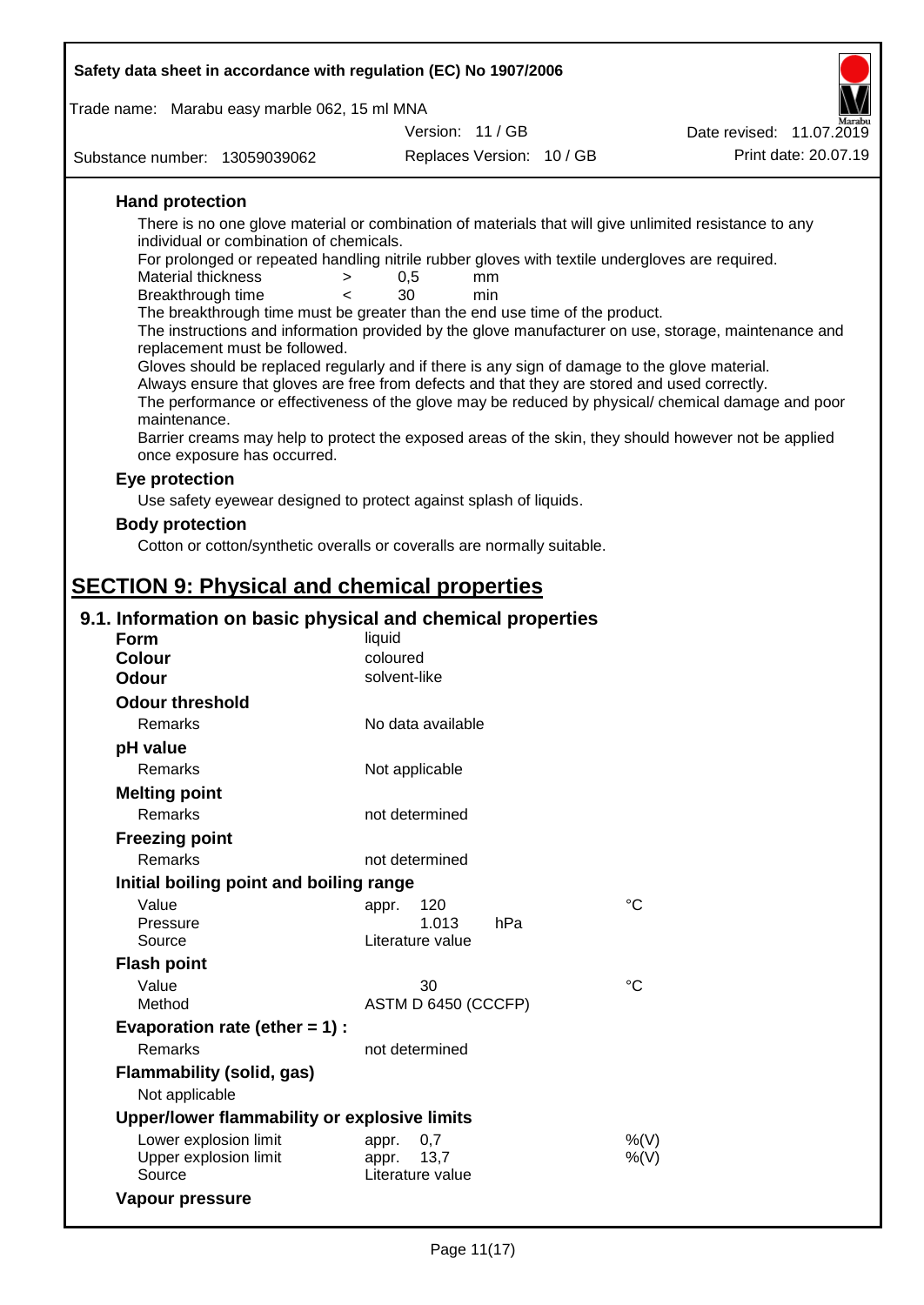| Safety data sheet in accordance with regulation (EC) No 1907/2006 |                           |                 |    |                   |                             |
|-------------------------------------------------------------------|---------------------------|-----------------|----|-------------------|-----------------------------|
| Trade name: Marabu easy marble 062, 15 ml MNA                     |                           |                 |    |                   |                             |
|                                                                   | Version: 11 / GB          |                 |    |                   | Date revised:<br>11.07.2019 |
| Substance number: 13059039062                                     | Replaces Version: 10 / GB |                 |    |                   | Print date: 20.07.19        |
| Value                                                             | 8                         |                 |    | hPa               |                             |
| Temperature                                                       | 20                        | $\rm ^{\circ}C$ |    |                   |                             |
| Method                                                            | calculated                |                 |    |                   |                             |
| <b>Vapour density</b>                                             |                           |                 |    |                   |                             |
| <b>Remarks</b>                                                    | not determined            |                 |    |                   |                             |
| <b>Density</b>                                                    |                           |                 |    |                   |                             |
| Value                                                             | 0,960                     |                 |    | g/cm <sup>3</sup> |                             |
| Temperature                                                       | 20                        | $^{\circ}C$     |    |                   |                             |
| Method                                                            | <b>DIN EN ISO 2811</b>    |                 |    |                   |                             |
| Solubility in water                                               |                           |                 |    |                   |                             |
| Remarks                                                           | partially miscible        |                 |    |                   |                             |
| <b>Partition coefficient: n-octanol/water</b>                     |                           |                 |    |                   |                             |
| Remarks                                                           | Not applicable            |                 |    |                   |                             |
| Ignition temperature                                              |                           |                 |    |                   |                             |
| Value                                                             | 200<br>appr.              |                 |    | $\rm ^{\circ}C$   |                             |
| Source                                                            | Literature value          |                 |    |                   |                             |
| <b>Viscosity</b>                                                  |                           |                 |    |                   |                             |
| dynamic                                                           |                           |                 |    |                   |                             |
| Value                                                             | 30                        | to              | 50 | mPa.s             |                             |
| Temperature                                                       | 40                        | $\rm ^{\circ}C$ |    |                   |                             |
| <b>Efflux time</b>                                                |                           |                 |    |                   |                             |
| Value                                                             | 25                        | to              | 70 | S                 |                             |
| Temperature                                                       | 20                        | $^{\circ}C$     |    |                   |                             |
| Method                                                            | DIN 53211 4 mm            |                 |    |                   |                             |
| <b>Explosive properties</b>                                       |                           |                 |    |                   |                             |
| evaluation                                                        | no                        |                 |    |                   |                             |
| <b>Oxidising properties</b>                                       |                           |                 |    |                   |                             |
| evaluation                                                        | None known                |                 |    |                   |                             |
| 9.2. Other information                                            |                           |                 |    |                   |                             |

### **Other information**

The physical specifications are approximate values and refer to the used safety relevant component(s).

# **SECTION 10: Stability and reactivity**

### **10.1. Reactivity**

No hazardous reactions when stored and handled according to prescribed instructions.

### **10.2. Chemical stability**

Stable under recommended storage and handling conditions (see section 7).

### **10.3. Possibility of hazardous reactions**

Keep away from oxidising agents, strongly alkaline and strongly acid materials in order to avoid exothermic reactions.

## **10.4. Conditions to avoid**

When exposed to high temperatures may produce hazardous decomposition products.

### **10.5. Incompatible materials**

No hazardous reactions when stored and handled according to prescribed instructions.

### **10.6. Hazardous decomposition products**

See chapter 5.2 (Firefighting measures - Special hazards arising from the substance or mixture).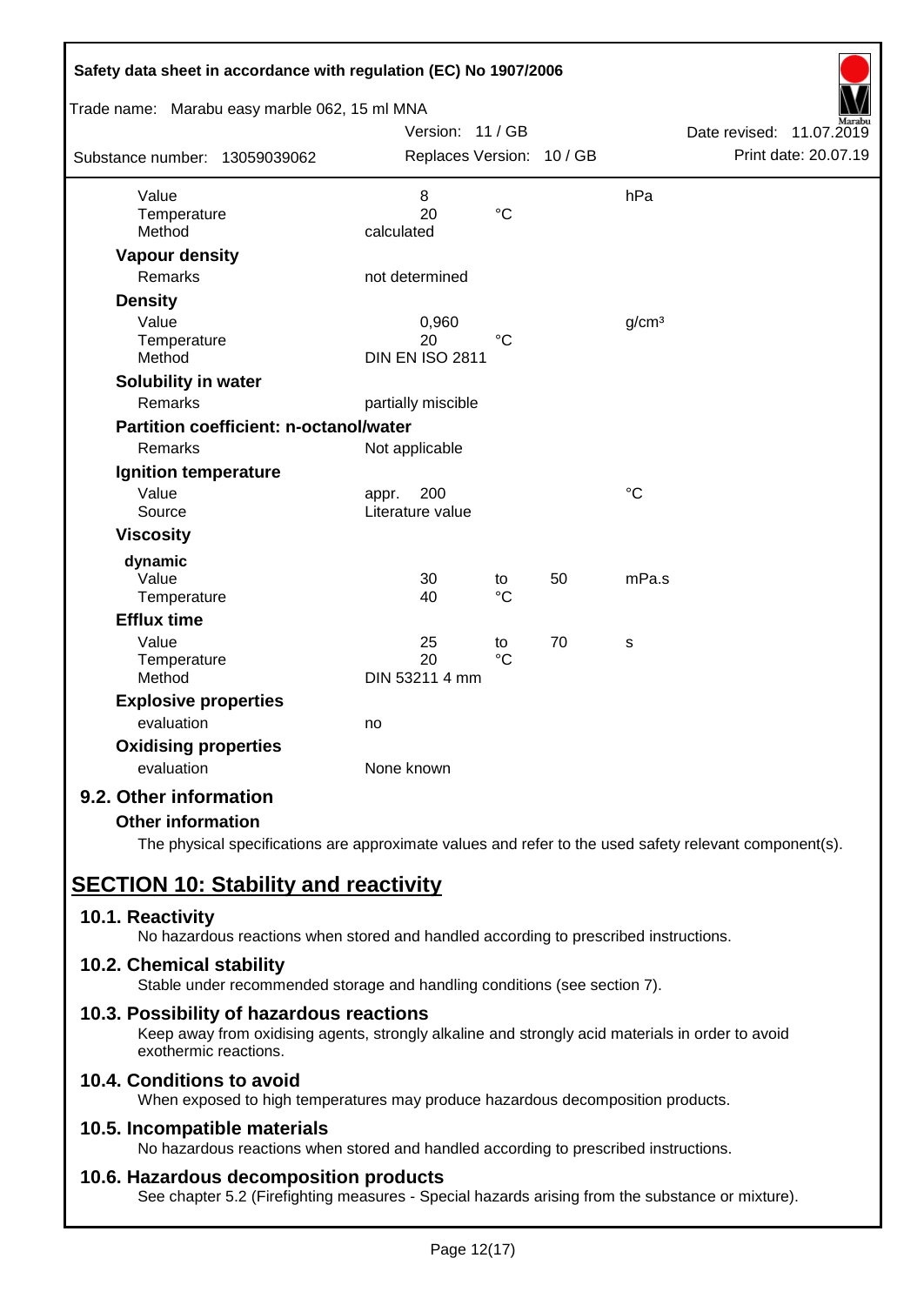| Safety data sheet in accordance with regulation (EC) No 1907/2006                                                                                                                                                                                                                                                                                                                                                                                                                                                                                                                                                                       |                                                                   |                                                                            |       |                                                                                                                                                                                                               |  |  |
|-----------------------------------------------------------------------------------------------------------------------------------------------------------------------------------------------------------------------------------------------------------------------------------------------------------------------------------------------------------------------------------------------------------------------------------------------------------------------------------------------------------------------------------------------------------------------------------------------------------------------------------------|-------------------------------------------------------------------|----------------------------------------------------------------------------|-------|---------------------------------------------------------------------------------------------------------------------------------------------------------------------------------------------------------------|--|--|
| Trade name: Marabu easy marble 062, 15 ml MNA                                                                                                                                                                                                                                                                                                                                                                                                                                                                                                                                                                                           |                                                                   |                                                                            |       |                                                                                                                                                                                                               |  |  |
|                                                                                                                                                                                                                                                                                                                                                                                                                                                                                                                                                                                                                                         |                                                                   | Version: 11 / GB                                                           |       | Date revised: 11.07.2019                                                                                                                                                                                      |  |  |
| Substance number: 13059039062                                                                                                                                                                                                                                                                                                                                                                                                                                                                                                                                                                                                           |                                                                   | Replaces Version: 10 / GB                                                  |       | Print date: 20.07.19                                                                                                                                                                                          |  |  |
|                                                                                                                                                                                                                                                                                                                                                                                                                                                                                                                                                                                                                                         |                                                                   |                                                                            |       |                                                                                                                                                                                                               |  |  |
| <b>SECTION 11: Toxicological information</b>                                                                                                                                                                                                                                                                                                                                                                                                                                                                                                                                                                                            |                                                                   |                                                                            |       |                                                                                                                                                                                                               |  |  |
| 11.1. Information on toxicological effects                                                                                                                                                                                                                                                                                                                                                                                                                                                                                                                                                                                              |                                                                   |                                                                            |       |                                                                                                                                                                                                               |  |  |
| <b>Acute oral toxicity (Components)</b>                                                                                                                                                                                                                                                                                                                                                                                                                                                                                                                                                                                                 |                                                                   |                                                                            |       |                                                                                                                                                                                                               |  |  |
| 1-Methoxy-2-propanol<br><b>Species</b><br>LD50                                                                                                                                                                                                                                                                                                                                                                                                                                                                                                                                                                                          | rat                                                               | 5200                                                                       | mg/kg |                                                                                                                                                                                                               |  |  |
| <b>Acute dermal toxicity (Components)</b>                                                                                                                                                                                                                                                                                                                                                                                                                                                                                                                                                                                               |                                                                   |                                                                            |       |                                                                                                                                                                                                               |  |  |
|                                                                                                                                                                                                                                                                                                                                                                                                                                                                                                                                                                                                                                         |                                                                   |                                                                            |       |                                                                                                                                                                                                               |  |  |
| 1-Methoxy-2-propanol<br>Species                                                                                                                                                                                                                                                                                                                                                                                                                                                                                                                                                                                                         | rabbit                                                            |                                                                            |       |                                                                                                                                                                                                               |  |  |
| LD50                                                                                                                                                                                                                                                                                                                                                                                                                                                                                                                                                                                                                                    |                                                                   | 14000                                                                      | mg/kg |                                                                                                                                                                                                               |  |  |
| <b>Acute inhalational toxicity</b>                                                                                                                                                                                                                                                                                                                                                                                                                                                                                                                                                                                                      |                                                                   |                                                                            |       |                                                                                                                                                                                                               |  |  |
| Remarks                                                                                                                                                                                                                                                                                                                                                                                                                                                                                                                                                                                                                                 |                                                                   | Based on available data, the classification criteria are not met.          |       |                                                                                                                                                                                                               |  |  |
| <b>Skin corrosion/irritation</b>                                                                                                                                                                                                                                                                                                                                                                                                                                                                                                                                                                                                        |                                                                   |                                                                            |       |                                                                                                                                                                                                               |  |  |
| Remarks                                                                                                                                                                                                                                                                                                                                                                                                                                                                                                                                                                                                                                 |                                                                   | Based on available data, the classification criteria are not met.          |       |                                                                                                                                                                                                               |  |  |
| Serious eye damage/irritation                                                                                                                                                                                                                                                                                                                                                                                                                                                                                                                                                                                                           |                                                                   |                                                                            |       |                                                                                                                                                                                                               |  |  |
| Remarks                                                                                                                                                                                                                                                                                                                                                                                                                                                                                                                                                                                                                                 |                                                                   | Based on available data, the classification criteria are not met.          |       |                                                                                                                                                                                                               |  |  |
| <b>Sensitization</b>                                                                                                                                                                                                                                                                                                                                                                                                                                                                                                                                                                                                                    |                                                                   |                                                                            |       |                                                                                                                                                                                                               |  |  |
| Remarks                                                                                                                                                                                                                                                                                                                                                                                                                                                                                                                                                                                                                                 | Based on available data, the classification criteria are not met. |                                                                            |       |                                                                                                                                                                                                               |  |  |
| <b>Mutagenicity</b>                                                                                                                                                                                                                                                                                                                                                                                                                                                                                                                                                                                                                     |                                                                   |                                                                            |       |                                                                                                                                                                                                               |  |  |
| Remarks                                                                                                                                                                                                                                                                                                                                                                                                                                                                                                                                                                                                                                 |                                                                   | Based on available data, the classification criteria are not met.          |       |                                                                                                                                                                                                               |  |  |
| <b>Reproductive toxicity</b>                                                                                                                                                                                                                                                                                                                                                                                                                                                                                                                                                                                                            |                                                                   |                                                                            |       |                                                                                                                                                                                                               |  |  |
| Remarks                                                                                                                                                                                                                                                                                                                                                                                                                                                                                                                                                                                                                                 | Based on available data, the classification criteria are not met. |                                                                            |       |                                                                                                                                                                                                               |  |  |
| Carcinogenicity                                                                                                                                                                                                                                                                                                                                                                                                                                                                                                                                                                                                                         |                                                                   |                                                                            |       |                                                                                                                                                                                                               |  |  |
| Remarks                                                                                                                                                                                                                                                                                                                                                                                                                                                                                                                                                                                                                                 |                                                                   | Based on available data, the classification criteria are not met.          |       |                                                                                                                                                                                                               |  |  |
| <b>Specific Target Organ Toxicity (STOT)</b>                                                                                                                                                                                                                                                                                                                                                                                                                                                                                                                                                                                            |                                                                   |                                                                            |       |                                                                                                                                                                                                               |  |  |
| <b>Single exposure</b><br>Remarks<br>evaluation                                                                                                                                                                                                                                                                                                                                                                                                                                                                                                                                                                                         |                                                                   | The classification criteria are met.<br>May cause drowsiness or dizziness. |       |                                                                                                                                                                                                               |  |  |
| <b>Repeated exposure</b><br>Remarks                                                                                                                                                                                                                                                                                                                                                                                                                                                                                                                                                                                                     |                                                                   | Based on available data, the classification criteria are not met.          |       |                                                                                                                                                                                                               |  |  |
| <b>Aspiration hazard</b>                                                                                                                                                                                                                                                                                                                                                                                                                                                                                                                                                                                                                |                                                                   |                                                                            |       |                                                                                                                                                                                                               |  |  |
| Based on available data, the classification criteria are not met.                                                                                                                                                                                                                                                                                                                                                                                                                                                                                                                                                                       |                                                                   |                                                                            |       |                                                                                                                                                                                                               |  |  |
| <b>Experience in practice</b>                                                                                                                                                                                                                                                                                                                                                                                                                                                                                                                                                                                                           |                                                                   |                                                                            |       |                                                                                                                                                                                                               |  |  |
| Exposure to component solvents vapours concentration in excess of the stated occupational exposure<br>limit may result in adverse health effects such as mucous membrane and respiratory system irritation<br>dizziness, fatigue, muscular weakness, drowsiness and in extreme cases, loss of consciousness.<br>Solvents may cause some of the above effects by absorption through the skin. Repeated or prolonged<br>contact with the mixture may cause removal of natural fat from the skin resulting in non-allergic contact<br>dermatitis and absorption through the skin. The liquid splashed in the eyes may cause irritation and |                                                                   |                                                                            |       | and adverse effects on kidney, liver and central nervous system. Symptoms and signs include headache,<br>reversible damage. Ingestion may cause nauseal diarrhoea and vomiting. This takes into account where |  |  |

reversible damage. Ingestion may cause nausea, diarrhoea and vomiting. This takes into account, where known, delayed and immediate effects and also chronic effects of components from short-term and long-term exposure by oral, inhalation and dermal routes of exposure and eye contact.

## **Other information**

There are no data available on the mixture itself.

The mixture has been assessed following the additivity method of the GHS/CLP Regulation (EC) No 1272/2008.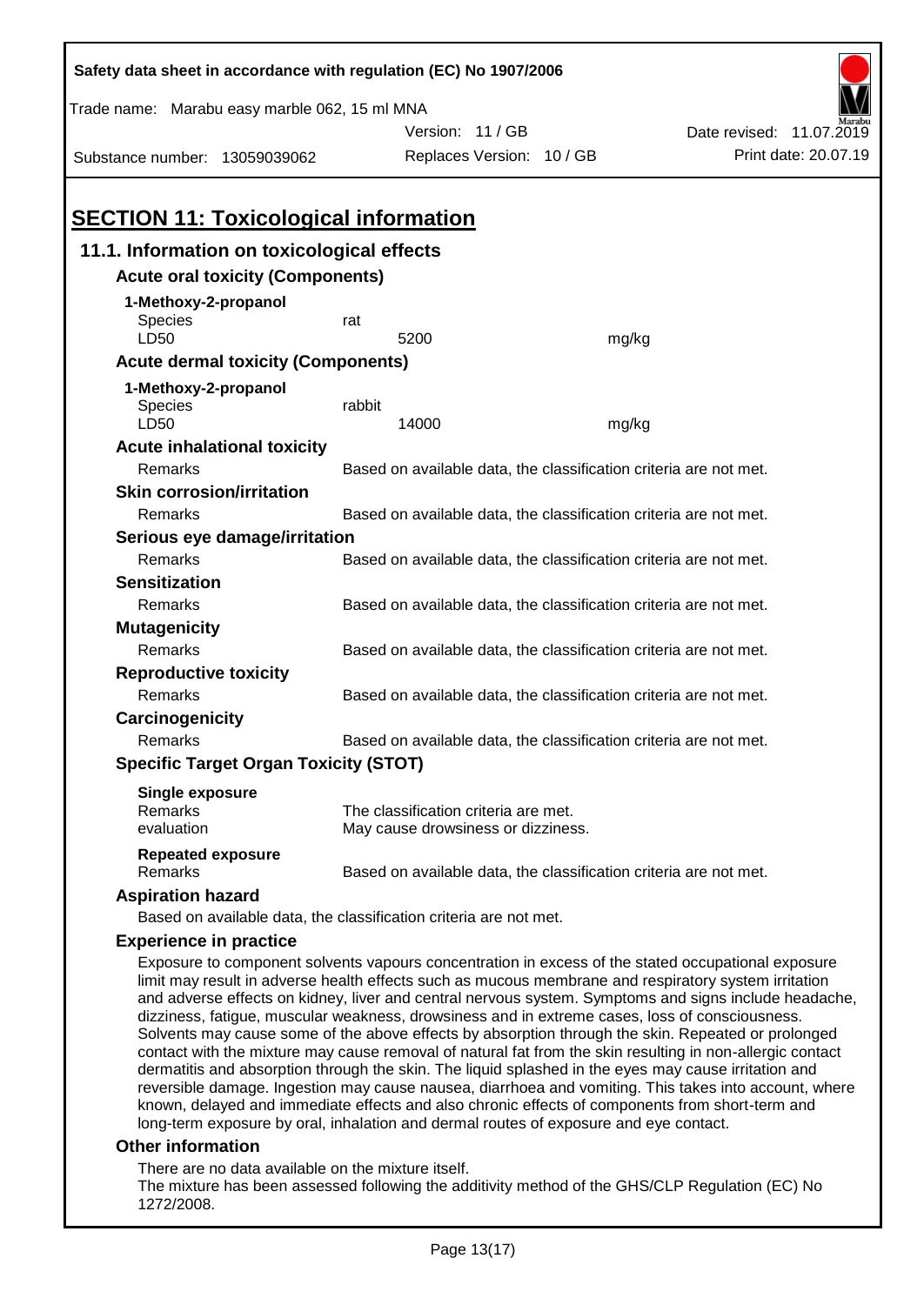| Safety data sheet in accordance with regulation (EC) No 1907/2006                                                                                                    |                       |                              |                           |                                                                                                                                                                                                           |
|----------------------------------------------------------------------------------------------------------------------------------------------------------------------|-----------------------|------------------------------|---------------------------|-----------------------------------------------------------------------------------------------------------------------------------------------------------------------------------------------------------|
| Trade name: Marabu easy marble 062, 15 ml MNA                                                                                                                        |                       |                              |                           |                                                                                                                                                                                                           |
|                                                                                                                                                                      |                       | Version: 11 / GB             |                           | Date revised: 11.07.2019                                                                                                                                                                                  |
| Substance number: 13059039062                                                                                                                                        |                       |                              | Replaces Version: 10 / GB | Print date: 20.07.19                                                                                                                                                                                      |
| <b>SECTION 12: Ecological information</b>                                                                                                                            |                       |                              |                           |                                                                                                                                                                                                           |
| 12.1. Toxicity                                                                                                                                                       |                       |                              |                           |                                                                                                                                                                                                           |
| <b>General information</b><br>and is not classified as dangerous for the environment.                                                                                |                       |                              |                           | There are no data available on the mixture itself. Do not allow to enter drains or water courses. The<br>mixture has been assessed following the summation method of the CLP Regulation (EC) No 1272/2008 |
| <b>Fish toxicity (Components)</b>                                                                                                                                    |                       |                              |                           |                                                                                                                                                                                                           |
| 1-Methoxy-2-propanol                                                                                                                                                 |                       |                              |                           |                                                                                                                                                                                                           |
| Species                                                                                                                                                              |                       | golden orfe (Leuciscus idus) |                           |                                                                                                                                                                                                           |
| LC <sub>0</sub>                                                                                                                                                      | $\geq$                | 4600                         |                           | mg/l                                                                                                                                                                                                      |
| Duration of exposure                                                                                                                                                 |                       | 96                           | h                         |                                                                                                                                                                                                           |
| <b>Daphnia toxicity (Components)</b>                                                                                                                                 |                       |                              |                           |                                                                                                                                                                                                           |
| 1-Methoxy-2-propanol<br>Species<br><b>EC50</b><br>Duration of exposure                                                                                               |                       | Daphnia magna<br>23300<br>48 | h                         | mg/l                                                                                                                                                                                                      |
| <b>Algae toxicity (Components)</b>                                                                                                                                   |                       |                              |                           |                                                                                                                                                                                                           |
| 1-Methoxy-2-propanol<br>Species<br><b>EC50</b><br>Duration of exposure                                                                                               | Desmodesmus<br>$\geq$ | 1000<br>168                  | h                         | mg/l                                                                                                                                                                                                      |
| <b>Bacteria toxicity (Components)</b>                                                                                                                                |                       |                              |                           |                                                                                                                                                                                                           |
| 1-Methoxy-2-propanol<br>Species<br><b>EC50</b>                                                                                                                       | >                     | activated sludge<br>1000     |                           | mg/l                                                                                                                                                                                                      |
| 12.2. Persistence and degradability                                                                                                                                  |                       |                              |                           |                                                                                                                                                                                                           |
| <b>General information</b>                                                                                                                                           |                       |                              |                           |                                                                                                                                                                                                           |
| No data available                                                                                                                                                    |                       |                              |                           |                                                                                                                                                                                                           |
| <b>Biodegradability (Components)</b>                                                                                                                                 |                       |                              |                           |                                                                                                                                                                                                           |
| 1-Methoxy-2-propanol<br>Value<br>Duration of test<br>evaluation<br>Method                                                                                            | <b>OECD 301 F</b>     | 90<br>28                     | d                         | %<br>Readily biodegradable (according to OECD criteria)                                                                                                                                                   |
| 12.3. Bioaccumulative potential<br><b>General information</b><br>There are no data available on the mixture itself.<br><b>Partition coefficient: n-octanol/water</b> |                       |                              |                           |                                                                                                                                                                                                           |
| Remarks                                                                                                                                                              |                       | Not applicable               |                           |                                                                                                                                                                                                           |
| 12.4. Mobility in soil<br><b>General information</b><br>There are no data available on the mixture itself.                                                           |                       |                              |                           |                                                                                                                                                                                                           |
| 12.5. Results of PBT and vPvB assessment<br><b>General information</b><br>There are no data available on the mixture itself.                                         |                       |                              |                           |                                                                                                                                                                                                           |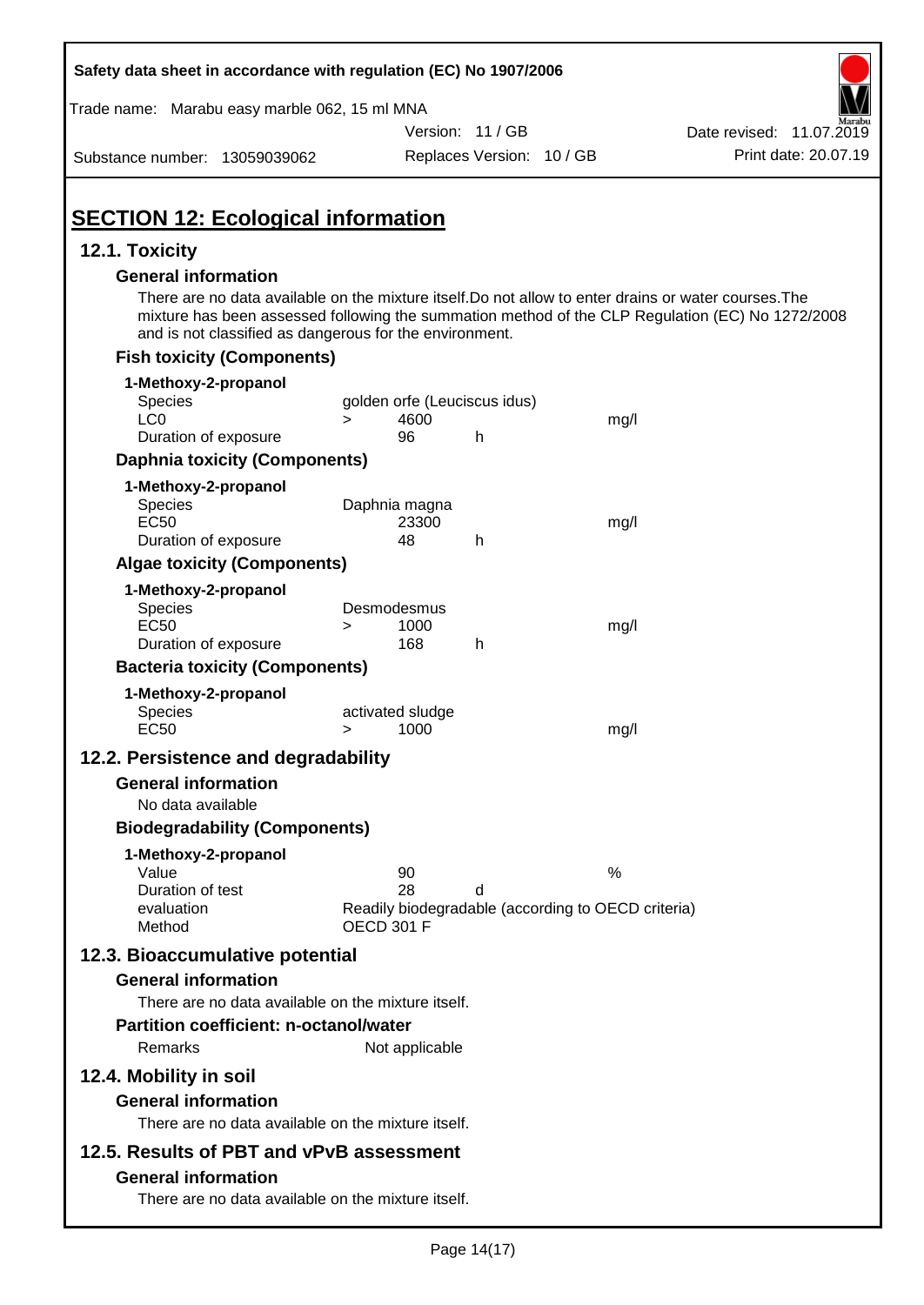### **Safety data sheet in accordance with regulation (EC) No 1907/2006**

Trade name: Marabu easy marble 062, 15 ml MNA

Version: 11 / GB

Substance number: 13059039062

Replaces Version: 10 / GB Print date: 20.07.19 Date revised: 11.07.2019

### **12.6. Other adverse effects**

### **General information**

There are no data available on the mixture itself.

## **SECTION 13: Disposal considerations**

### **13.1. Waste treatment methods**

### **Disposal recommendations for the product**

Do not allow to enter drains or water courses.

Wastes and emptied containers should be classified in accordance with relevant national regulation. The European Waste Catalogue classification of this product, when disposed of as waste is

EWC waste code 08 01 11<sup>\*</sup> waste paint and varnish containing organic solvents or other dangerous substances

If this product is mixed with other wastes, the original waste product code may no longer apply and the appropriate code should be assigned.

For further information contact your local waste authority.

### **Disposal recommendations for packaging**

Using information provided in this safety data sheet, advice should be obtained from the relevant waste authority on the classification of empty containers.

Empty containers must be scrapped or reconditioned.

Not emptied containers are hazardous waste (waste code number 150110).

# **SECTION 14: Transport information**

### **Land transport ADR/RID**

- **14.1. UN number**
	- UN 1263
- **14.2. UN proper shipping name**
- PAINT **14.3. Transport hazard class(es)** Class 3 Label 3 **14.4. Packing group** Packing group III Special provision 640E Limited Quantity 5 l Transport category 3 **14.5. Environmental hazards** - Tunnel restriction code D/E **Marine transport IMDG/GGVSee 14.1. UN number** UN 1263 **14.2. UN proper shipping name** PAINT **14.3. Transport hazard class(es)** Class 3 **14.4. Packing group** Packing group III **14.5. Environmental hazards**
	- no
- **Air transport ICAO/IATA 14.1. UN number** UN 1263

Page 15(17)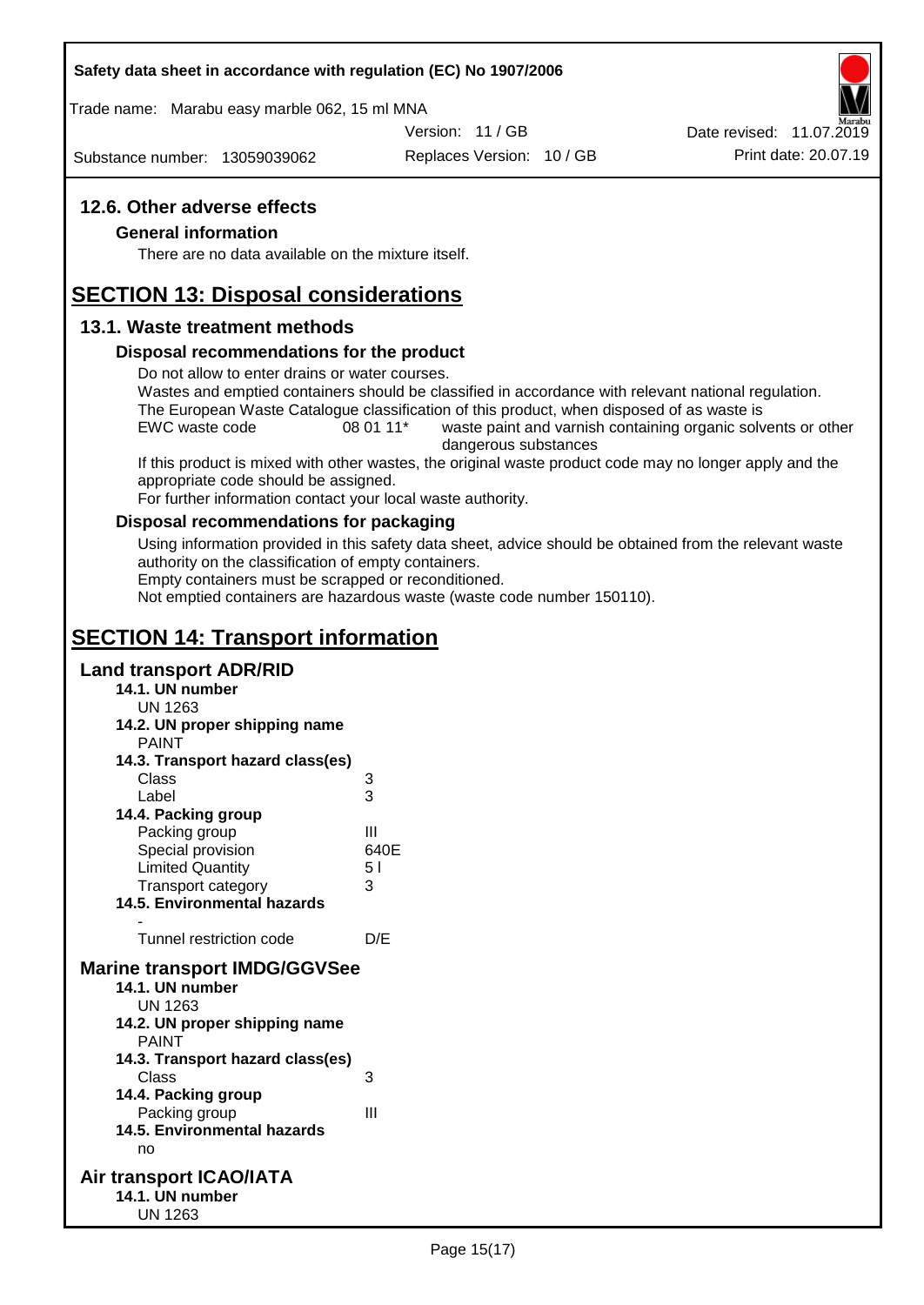| Safety data sheet in accordance with regulation (EC) No 1907/2006                                                                                                                                                                                                                                    |                                                                         |                           |           |    |                          |    |
|------------------------------------------------------------------------------------------------------------------------------------------------------------------------------------------------------------------------------------------------------------------------------------------------------|-------------------------------------------------------------------------|---------------------------|-----------|----|--------------------------|----|
| Trade name: Marabu easy marble 062, 15 ml MNA                                                                                                                                                                                                                                                        |                                                                         |                           |           |    |                          |    |
|                                                                                                                                                                                                                                                                                                      | Version: 11 / GB                                                        |                           |           |    | Date revised: 11.07.2019 |    |
| Substance number: 13059039062                                                                                                                                                                                                                                                                        |                                                                         | Replaces Version: 10 / GB |           |    | Print date: 20.07.19     |    |
| 14.2. UN proper shipping name                                                                                                                                                                                                                                                                        |                                                                         |                           |           |    |                          |    |
| <b>PAINT</b>                                                                                                                                                                                                                                                                                         |                                                                         |                           |           |    |                          |    |
| 14.3. Transport hazard class(es)                                                                                                                                                                                                                                                                     |                                                                         |                           |           |    |                          |    |
| Class<br>14.4. Packing group                                                                                                                                                                                                                                                                         | 3                                                                       |                           |           |    |                          |    |
| Packing group                                                                                                                                                                                                                                                                                        | III                                                                     |                           |           |    |                          |    |
| 14.5. Environmental hazards                                                                                                                                                                                                                                                                          |                                                                         |                           |           |    |                          |    |
| Information for all modes of transport<br>14.6. Special precautions for user<br>Transport within the user's premises:<br>Always transport in closed containers that are upright and secure.<br>Ensure that persons transporting the product know what to do in the event of an accident or spillage. |                                                                         |                           |           |    |                          |    |
| <b>Other information</b><br>14.7. Transport in bulk according to Annex II of Marpol and the IBC Code<br>no                                                                                                                                                                                           |                                                                         |                           |           |    |                          |    |
| <b>SECTION 15: Regulatory information ***</b>                                                                                                                                                                                                                                                        |                                                                         |                           |           |    |                          |    |
| 15.1. Safety, health and environmental regulations/legislation specific for the substance                                                                                                                                                                                                            |                                                                         |                           |           |    |                          |    |
| or mixture                                                                                                                                                                                                                                                                                           |                                                                         |                           |           |    |                          |    |
| Major-accident categories acc. 96/82/EC                                                                                                                                                                                                                                                              |                                                                         |                           |           |    |                          |    |
| Category<br>6                                                                                                                                                                                                                                                                                        | Flammable                                                               |                           | 5.000.000 | kg | 50.000.000               | kg |
| <b>VOC ***</b>                                                                                                                                                                                                                                                                                       |                                                                         |                           |           |    |                          |    |
| VOC (EU)                                                                                                                                                                                                                                                                                             | 76,44                                                                   | %                         |           |    |                          |    |
| VOC (EU)                                                                                                                                                                                                                                                                                             |                                                                         | 733,9                     | g/l       |    |                          |    |
| Other information ***                                                                                                                                                                                                                                                                                |                                                                         |                           |           |    |                          |    |
| The product does not contain substances of very high concern (SVHC).                                                                                                                                                                                                                                 |                                                                         |                           |           |    |                          |    |
| <b>Other information</b>                                                                                                                                                                                                                                                                             |                                                                         |                           |           |    |                          |    |
| All components are contained in the AICS inventory.                                                                                                                                                                                                                                                  |                                                                         |                           |           |    |                          |    |
| All components are contained in the DSL inventory.                                                                                                                                                                                                                                                   |                                                                         |                           |           |    |                          |    |
| All components are contained in the ENCS inventory.                                                                                                                                                                                                                                                  |                                                                         |                           |           |    |                          |    |
| All components are contained in the TSCA inventory or exempted.                                                                                                                                                                                                                                      |                                                                         |                           |           |    |                          |    |
| 15.2. Chemical safety assessment                                                                                                                                                                                                                                                                     |                                                                         |                           |           |    |                          |    |
| For this preparation a chemical safety assessment has not been carried out.                                                                                                                                                                                                                          |                                                                         |                           |           |    |                          |    |
|                                                                                                                                                                                                                                                                                                      |                                                                         |                           |           |    |                          |    |
| <b>SECTION 16: Other information</b>                                                                                                                                                                                                                                                                 |                                                                         |                           |           |    |                          |    |
| <b>Hazard statements listed in Chapter 3</b>                                                                                                                                                                                                                                                         |                                                                         |                           |           |    |                          |    |
| <b>EUH066</b>                                                                                                                                                                                                                                                                                        | Repeated exposure may cause skin dryness or cracking.                   |                           |           |    |                          |    |
| H226<br>H <sub>302</sub>                                                                                                                                                                                                                                                                             | Flammable liquid and vapour.<br>Harmful if swallowed.                   |                           |           |    |                          |    |
| H304                                                                                                                                                                                                                                                                                                 | May be fatal if swallowed and enters airways.                           |                           |           |    |                          |    |
| H312                                                                                                                                                                                                                                                                                                 | Harmful in contact with skin.                                           |                           |           |    |                          |    |
| H315                                                                                                                                                                                                                                                                                                 | Causes skin irritation.                                                 |                           |           |    |                          |    |
| H318                                                                                                                                                                                                                                                                                                 | Causes serious eye damage.                                              |                           |           |    |                          |    |
| H332<br>H335                                                                                                                                                                                                                                                                                         | Harmful if inhaled.                                                     |                           |           |    |                          |    |
| H336                                                                                                                                                                                                                                                                                                 | May cause respiratory irritation.<br>May cause drowsiness or dizziness. |                           |           |    |                          |    |
| <b>H360D</b>                                                                                                                                                                                                                                                                                         | May damage the unborn child.                                            |                           |           |    |                          |    |
| <b>CLP categories listed in Chapter 3</b>                                                                                                                                                                                                                                                            |                                                                         |                           |           |    |                          |    |
| Acute Tox. 4                                                                                                                                                                                                                                                                                         | Acute toxicity, Category 4                                              |                           |           |    |                          |    |
|                                                                                                                                                                                                                                                                                                      |                                                                         |                           |           |    |                          |    |